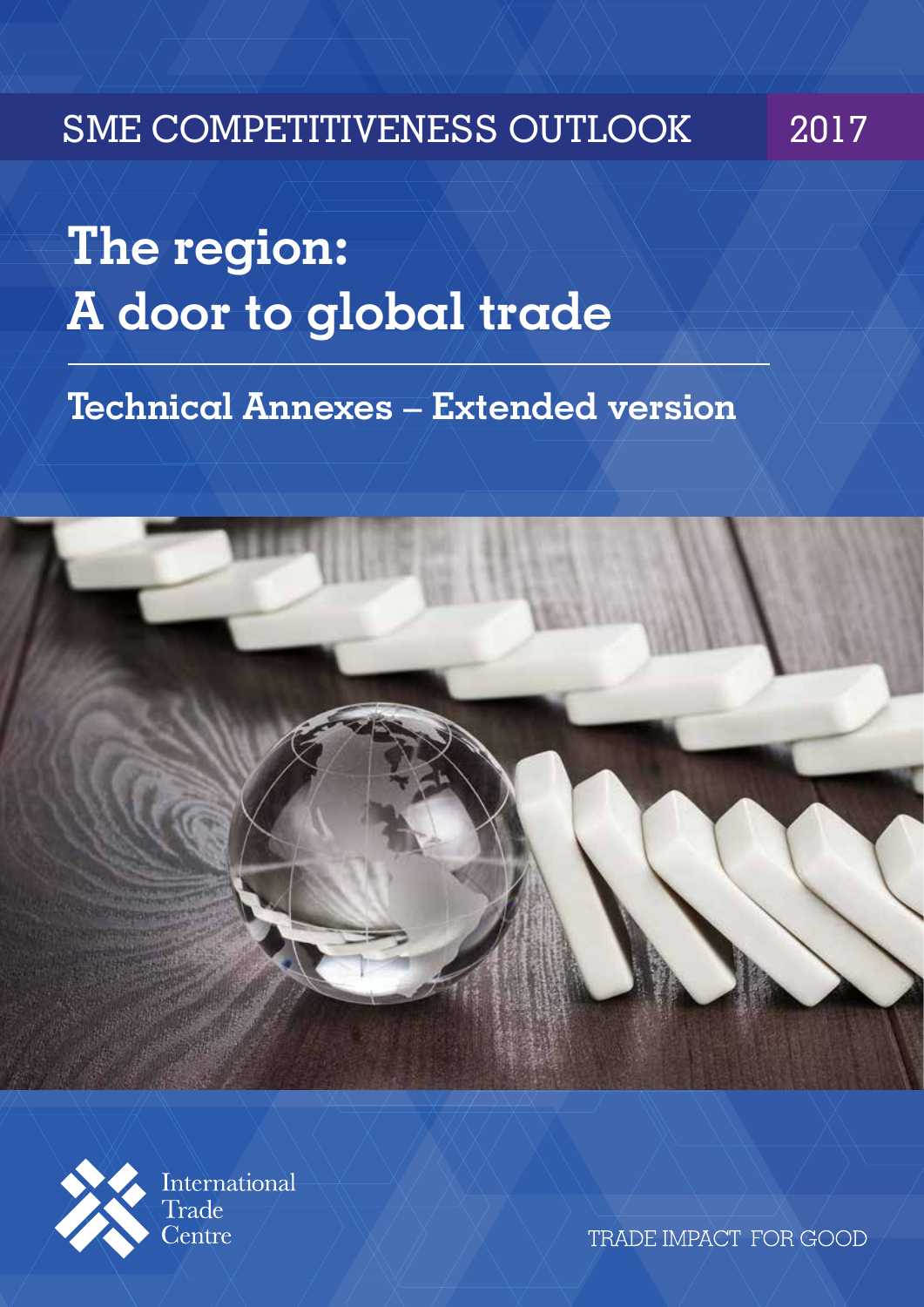© International Trade Centre 2017

The International Trade Centre (ITC) is the joint agency of the World Trade Organization and the United Nations.

| Street address: | ITC<br>54-56, rue de Montbrillant<br>1202 Geneva, Switzerland |
|-----------------|---------------------------------------------------------------|
| Postal address: | ITC<br>Palais des Nations<br>1211 Geneva 10, Switzerland      |
| Telephone:      | +41-22 730 0111                                               |
| Fax:            | +41-22 733 4439                                               |
| E-mail:         | itcreg@intracen.org                                           |
| Internet:       | http://www.intracen.org                                       |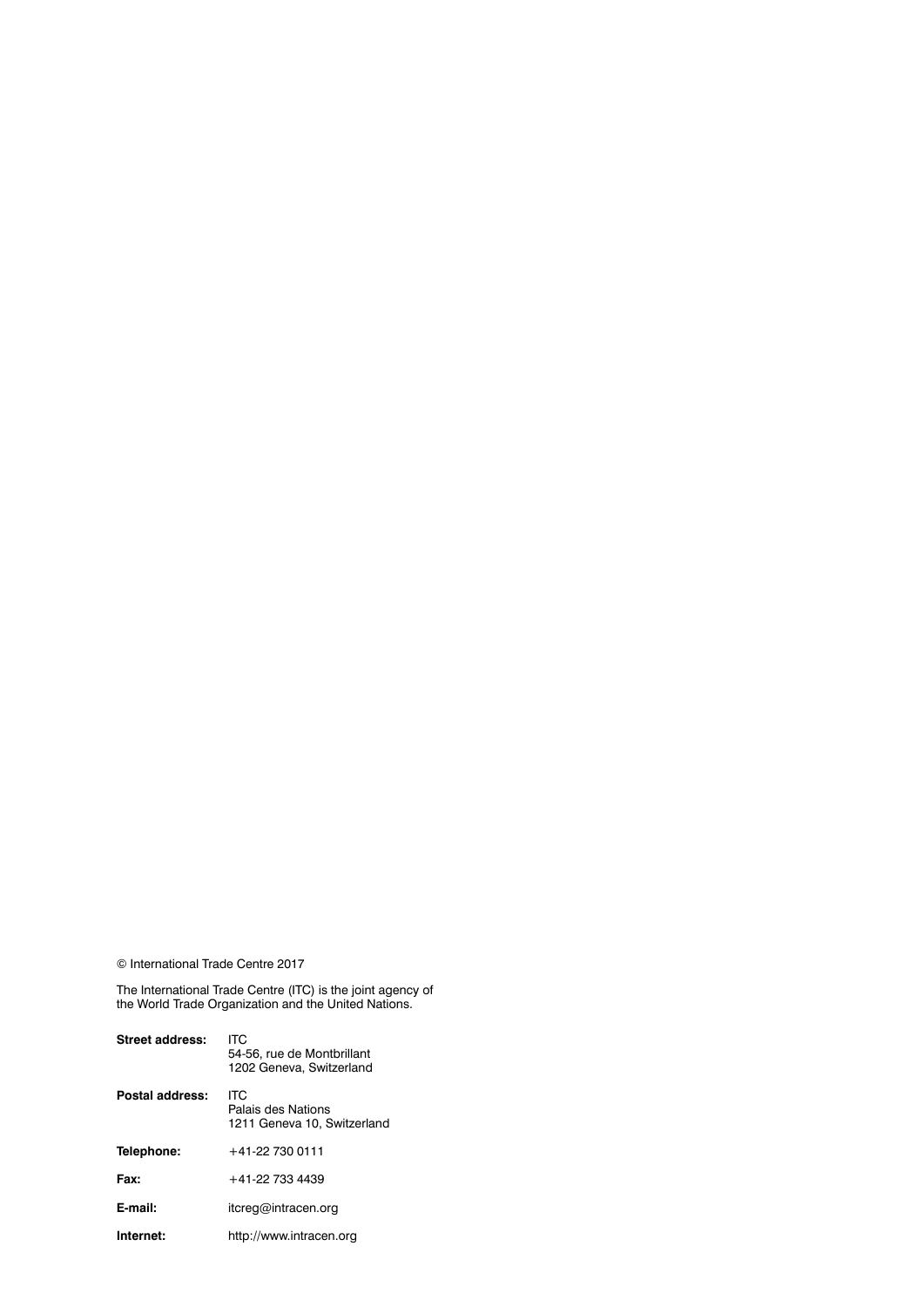# Technical Annexes

Extended version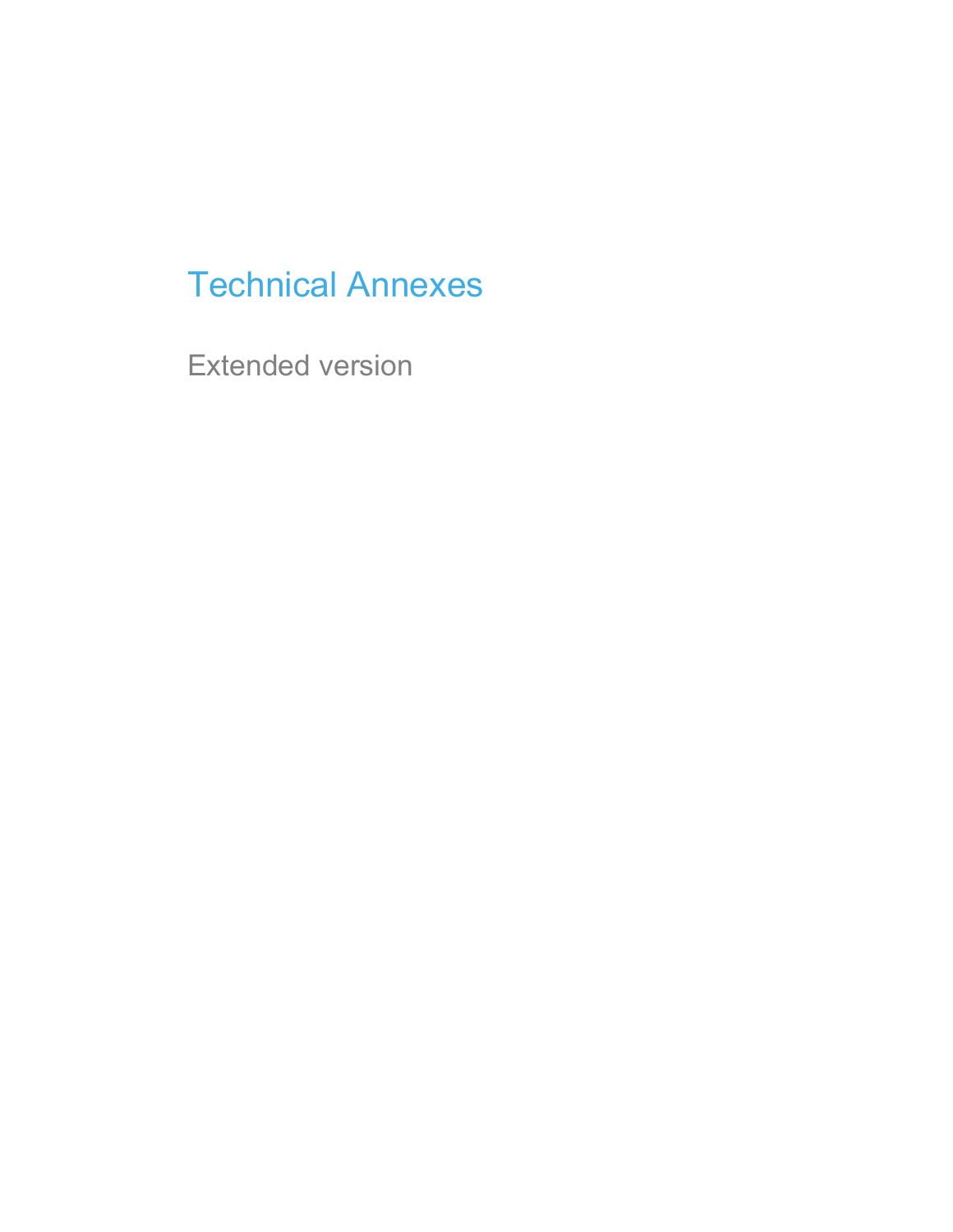# **CONTENTS**

| Acronyms                                                  | 3  |
|-----------------------------------------------------------|----|
| Introduction                                              | 4  |
| <b>ANNEX 1. TECHNICAL NOTES</b>                           | 5  |
| Key indicators                                            | 5  |
| <b>SME Competitiveness</b>                                | 5  |
| <b>Export Potential</b>                                   | 9  |
| <b>ANNEX 2. DEFINITIONS AND DATA SOURCES</b>              | 14 |
| Competitiveness                                           | 14 |
| Small and medium enterprises                              | 14 |
| Value chains                                              | 14 |
| Key indicators                                            | 15 |
| <b>SME Competitiveness Grid indicators</b>                | 16 |
| <b>Export Potential</b>                                   | 25 |
| Latest data availability for the SME Competitiveness Grid | 26 |
| ANNEX 3. LISTED COUNTRIES AND COMPOSITION OF REGIONS      | 30 |
| Africa                                                    | 30 |
| Americas                                                  | 31 |
| Asia                                                      | 32 |
| Europe                                                    | 33 |

#### **Tables**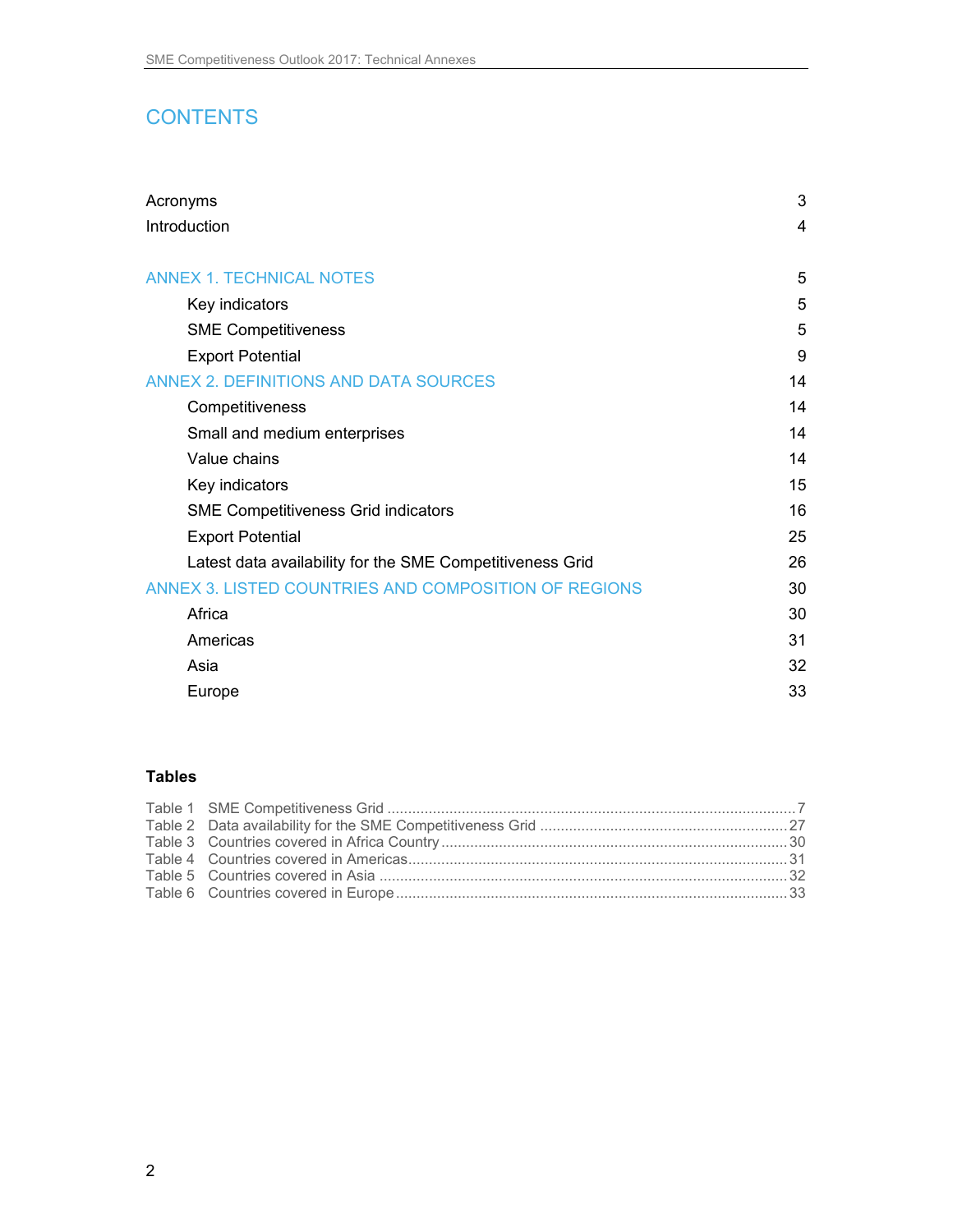# ACRONYMS

| <b>CEPII</b>  | French research centre in international economics 'Centre d'études<br>prospectives et d'informations internationales' |
|---------------|-----------------------------------------------------------------------------------------------------------------------|
| EPI           | <b>Export Potential Index</b>                                                                                         |
| <b>GDP</b>    | Gross domestic product                                                                                                |
| <b>ICT</b>    | Information and communications technology                                                                             |
| IMF           | <b>International Monetary Fund</b>                                                                                    |
| <b>ISO</b>    | International Organization for Standardization                                                                        |
| <b>ITC</b>    | <b>International Trade Centre</b>                                                                                     |
| <b>ITU</b>    | International Telecommunications Union                                                                                |
| <b>LDC</b>    | Least developed country                                                                                               |
| <b>LLDC</b>   | Landlocked developing country                                                                                         |
| LPI           | Logistics Performance Index                                                                                           |
| <b>NTM</b>    | Non-tariff measure                                                                                                    |
| <b>OECD</b>   | Organisation for Economic Co-operation and Development                                                                |
| <b>PDI</b>    | <b>Product Diversification Index</b>                                                                                  |
| <b>RCA</b>    | Revealed Comparative Advantage                                                                                        |
| <b>SIDS</b>   | Small island developing State                                                                                         |
| <b>SME</b>    | Small and medium-sized enterprise                                                                                     |
| <b>SPS</b>    | Sanitary and phytosanitary (measures)                                                                                 |
| <b>TBT</b>    | Technical barriers to trade                                                                                           |
| <b>UNESCO</b> | United Nations Educational, Scientific and Cultural Organization                                                      |
| <b>UNPAN</b>  | United Nations Public Administration Network                                                                          |
| <b>WIPO</b>   | World Intellectual Property Organization                                                                              |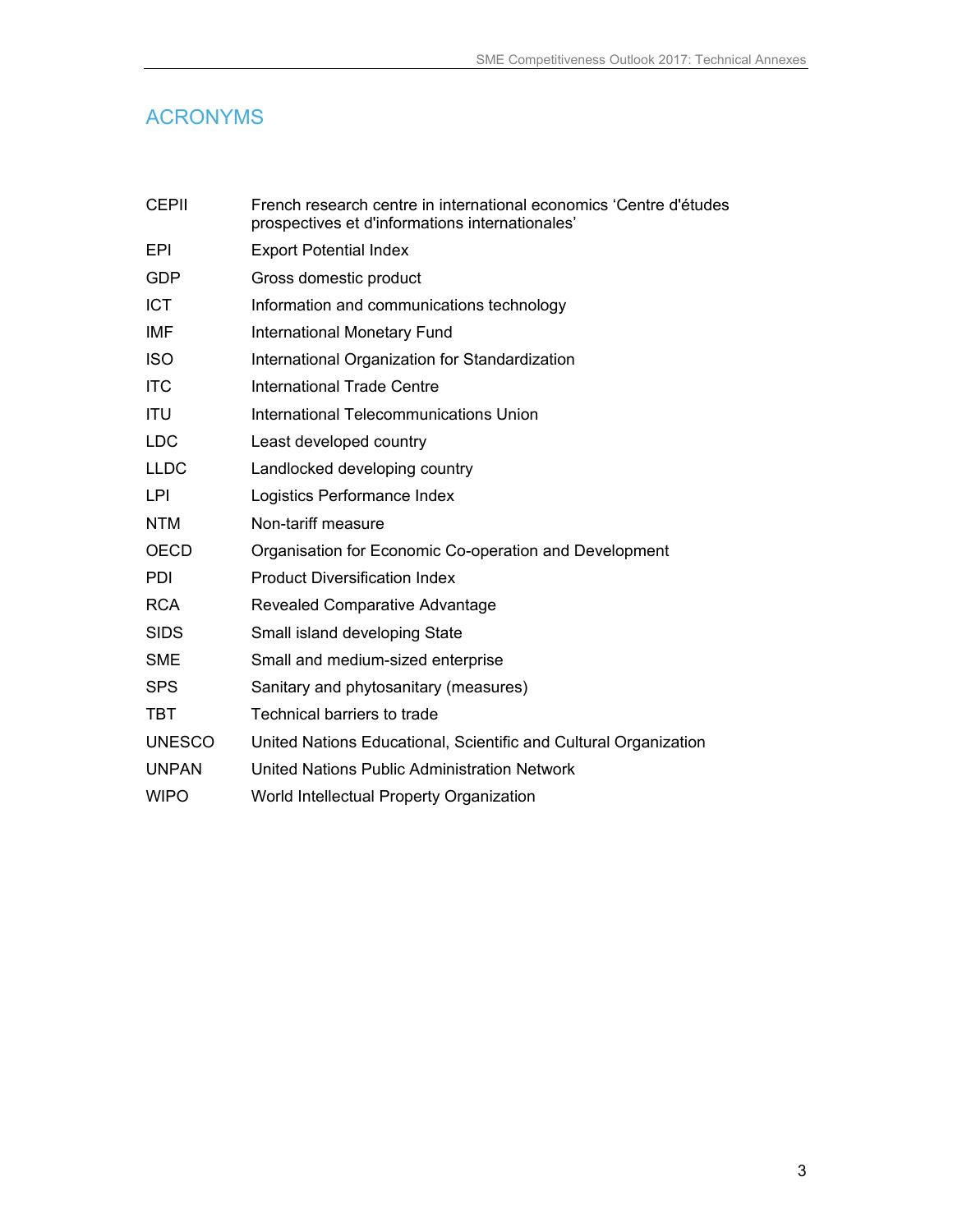# INTRODUCTION

This online document contains a comprehensive description of key methodologies, indicators and data coverage of the country profiles included in the SME Competitiveness Outlook 2017: The region a door to global trade. The print copy includes an abridged version of this technical annex.

The publication contains fifty country profiles – the following 15 countries have been added to this year's edition: Argentina, Bhutan, Brazil, Chile, Ghana, Hungary, Malaysia, Mexico, Nigeria, Poland, Russian Federation, Slovakia, South Africa, Ukraine and Viet Nam. These were selected based on data availability, country size and geographical spread.

The country profiles are not directly comparable across years. This is because most underlying firm-level indicators are based on publically available data that are not updated yearly. Even when the data for a specific country remains the same, its strengths and weaknesses may differ from previous years.

First, because strengths and weaknesses are relative to the performance of other countries. Second, because the expected competitiveness is a function of country's GDP per capita and hence the reference level of competitiveness may increase or decrease, following the GDP per capita. Third, the calculations of the export potential, product diversification and the prevalence of technical regulations have undergone methodological changes.

Finally, there is a change in the terminology: factors that are external to the firm but still within its microenvironment are referred to as 'business ecosystem', rather than 'immediate business environment'. Through its SME Competitiveness Surveys, ITC is in the process of collecting firm-level data that would adequately capture the concept of the business ecosystem. In the meantime, the current report uses indicators from publically accessible sources that do not fully capture the concept but nonetheless provide an approximation of the situation faced by firms in their microenvironment.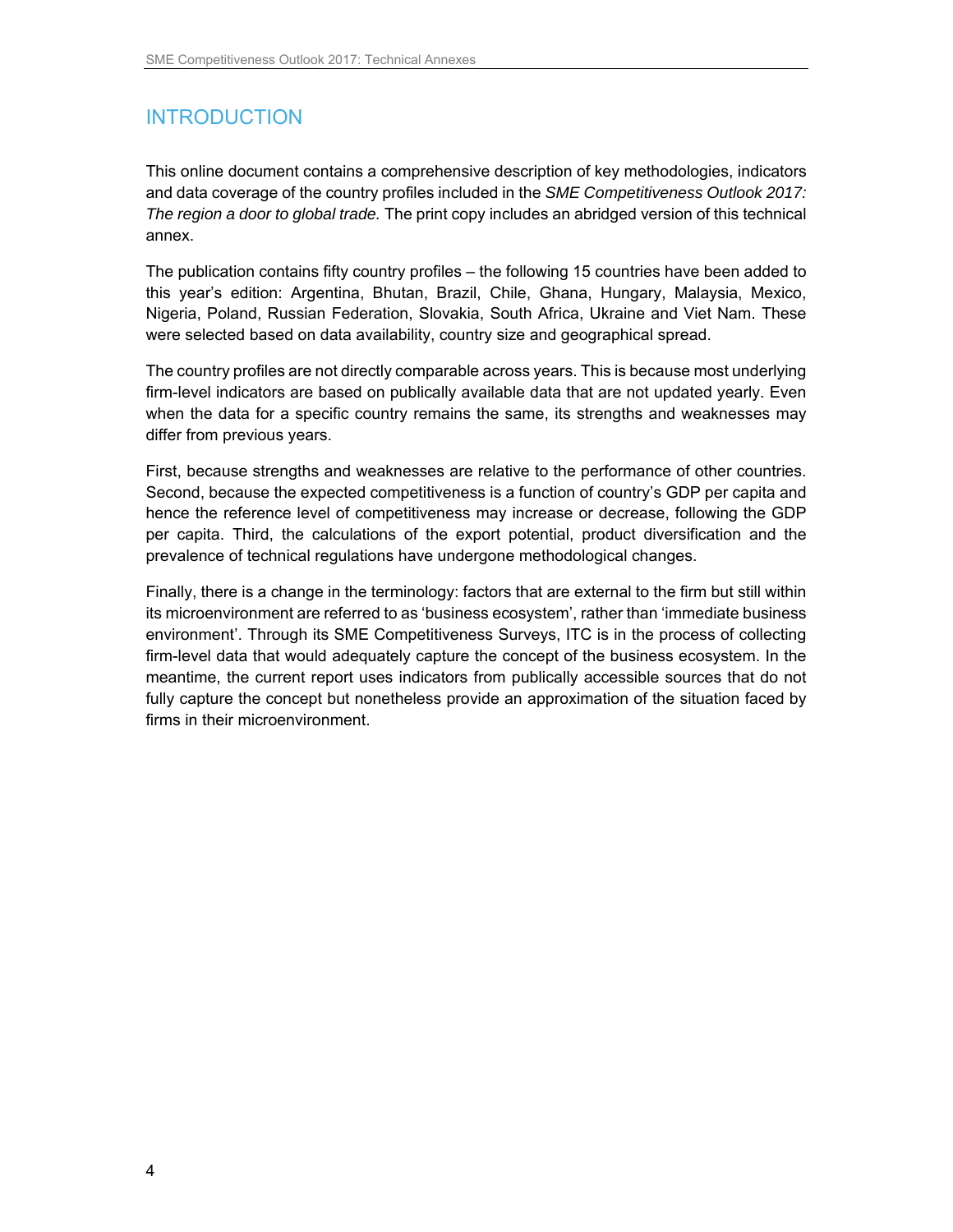# ANNEX 1 TECHNICAL NOTES

## **Key indicators**

Key indicators are derived from ITC's Market Analysis Tools and databases of other international institutions. They are taken directly from their respective sources (listed in Annex 2), and are expressed in the units indicated alongside the indicator's name. They have not been transformed or undergone normalization calculations.

### **SME Competitiveness**

#### **Concept and motivation**

The SME Competitiveness Grid is a tool to classify indicators of firm competitiveness along two dimensions: how they affect competitiveness (pillars) and where they intervene (levels), summarized in Table 1.

The main motivation behind the SME Competitiveness Grid is to bridge a gap in existing composite indicators that focus on macroeconomic determinants of competitiveness rather than microeconomic determinants affecting firms and its business ecosystem. The importance of macroeconomic determinants is, however, fully recognized and reflected in the SME Competiveness Grid. While the grid was designed with a focus on SME competitiveness, it is scale-independent and can be used to assess the competitiveness of larger firms.

Pillars of competitiveness include the capacity to compete, connect and change, and are reflected in the vertical axes of the grid.

- The **capacity to compete** refers to the static dimension of competitiveness and is centred on present operations of firms and their efficiency in terms of cost, time, quality and quantity. Examples of drivers include using internationally recognized quality certificates, accessing technical infrastructure, and smooth customs procedures.
- The **capacity to connect** centres on gathering and exploiting information and knowledge. At the firm level, this refers to efforts of gathering information flowing into the firm (e.g. consumer profiles, preferences and demand) and facilitating information flows from the firm (e.g. marketing and advertising). At the business ecosystem level, this includes links to sector associations, chambers of commerce and other trade and investment support institutions (TISIs). At the national level, the capacity to connect is predominantly about the availability of an information and communications technology (ICT) infrastructure.
- The **capacity to change** centres on the capacity of a firm to execute change in response to, or in anticipation of, dynamic market forces and to innovate through investments in human and financial capital. It incorporates the dynamic dimension of competitiveness. Industry phases, breakthrough or disruptive innovations, increased competition, and exchange-rate fluctuations are all events that require strategy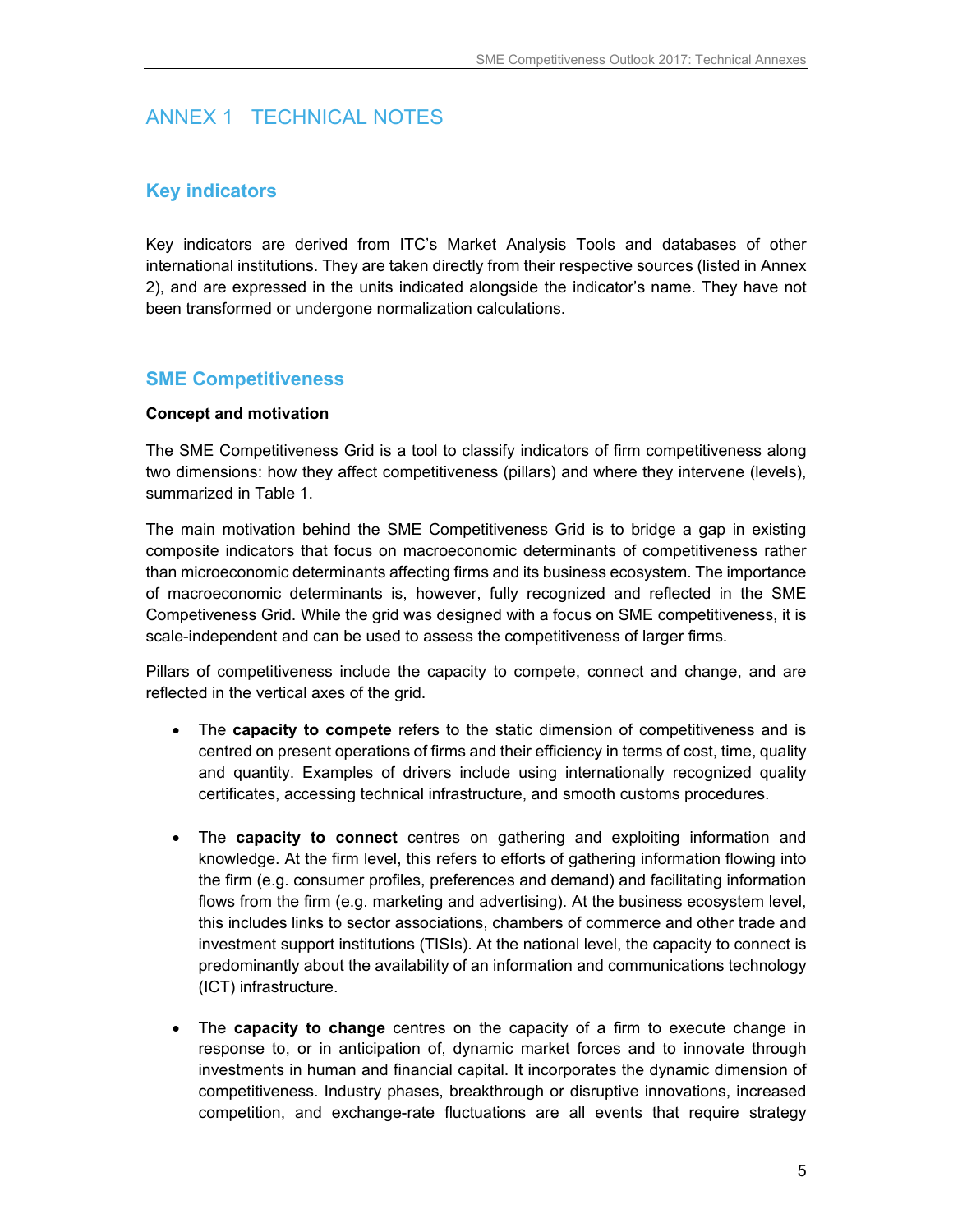adaptation. The capacity to change, for example, involves interpreting new market trends, the tactics of rivals, opportunities derived from new infrastructure or technologies, and governmental policies.

Levels of competitiveness include firm capabilities, the business ecosystem and the national environment. These are reflected in the horizontal axis of the grid.

- **Firm capabilities** indicators assess whether firms have the capabilities to manage the resources under their control. Thus, this competitiveness level contains indicators to gauge whether firms follow best practices, such as having bank accounts, using emails and fully utilizing production capacities.
- The **business ecosystem** delivers the resources and competencies that help to shape whether firms are competitive. This level covers factors that are external to the firm but still within its microenvironment, such as accessing electricity, or a skilled workforce and the vicinity of a relevant cluster of economic activities.
- The **national environment** establishes the fundamentals of functioning markets. A government's action in particular determines whether firm activities are facilitated. This level encompasses all factors that exist at the national level, such as policies on entrepreneurship and ease of doing business, trade-related policies, governance, infrastructure, and resource endowments.

#### **SME Competitiveness Grid Summary**

The Competitiveness Grid Summary provides an overview of the country with respect to SME competitiveness. The statistics are calculated by aggregating all 39 indicators of the SME Competitiveness Grid across pillars and levels of competitiveness, using simple (unweighted) averages. Out of 39 indicators, 17 apply directly to business establishments and are available by firm size.

All indicator values are colour-coded to facilitate interpretation. 'Strengths' are indicated in green and 'weaknesses' in red. The reference value, representing the expected competitiveness score, and the threshold values for strengths and weaknesses are at the bottom of the SME Competitiveness Grid Summary table.

#### **Competitiveness reference level, strengths and weaknesses**

The threshold values defining strengths and weaknesses in competitiveness are based on a country-specific reference level. To determine the reference level for each country, the SME competitiveness indicators are averaged by country and regressed on the natural logarithm of country GDP per capita (log of GDP-per-capita), over the full sample of all 109 countries. The reference level is then set to the predicted (fitted) value for log of GDP-per-capita, as determined by the least-squares regression line.

An indicator is a 'strength' when it surpasses a threshold value of 150% of the country's reference level, indicated by bold green text. Conversely, an indicator signals 'weakness' when it falls below a threshold value of 50% of the reference level, indicated by bold red text. This way, strengths and weaknesses allow for an easy comparison of individual indicators for a given country to the average value of all indicators in the sample, taking into account the country's GDP per capita.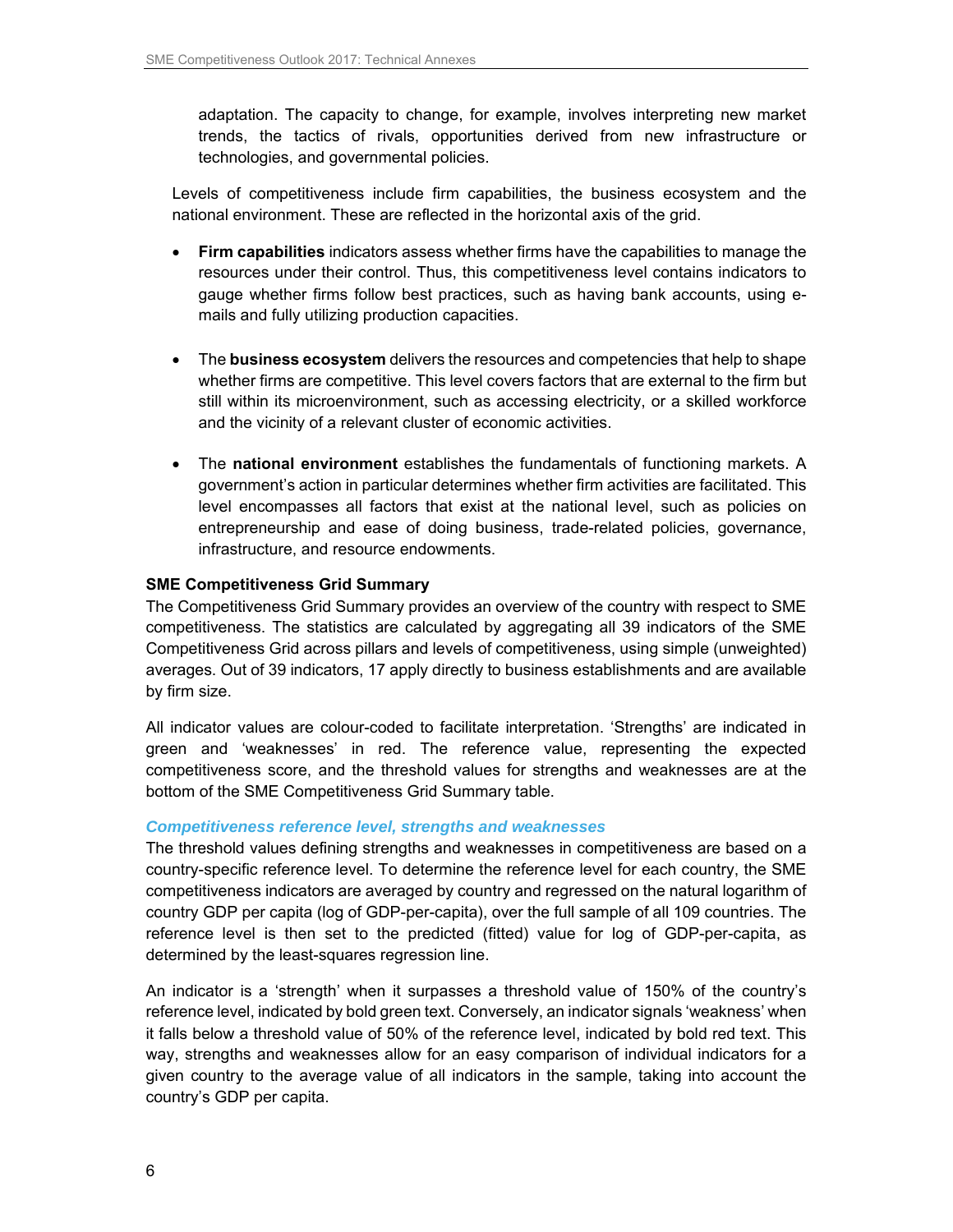#### **Table 1 SME Competitiveness Grid**

|                                | <b>Capacity to compete</b>                                                                                                                                                                                                             | <b>Capacity to connect</b>                                                                                                      | <b>Capacity to change</b>                                                                                                                                    |
|--------------------------------|----------------------------------------------------------------------------------------------------------------------------------------------------------------------------------------------------------------------------------------|---------------------------------------------------------------------------------------------------------------------------------|--------------------------------------------------------------------------------------------------------------------------------------------------------------|
| <b>Firm</b><br>capabilities    | <b>Quality certification</b><br>Bank account<br>Capacity utilization<br>Managers experience                                                                                                                                            | E-mail<br>Firm website                                                                                                          | <b>Audited financial</b><br>statement<br>Investment financed by<br>banks<br>Formal training<br>programme<br>Foreign technology<br>licences                   |
| <b>Business</b><br>ecosystem   | Power reliability<br>Domestic shipping reliability<br>Dealing with regulations<br>Customs clearance<br>efficiency                                                                                                                      | State of cluster<br>development<br>Extent of marketing<br>Local supplier quality<br>University-industry<br>collaboration in R&D | Access to finance<br>Access to educated<br>workforce<br>Business licensing and<br>permits                                                                    |
| <b>National</b><br>environment | Getting electricity<br>Ease of trading across<br>borders<br>Applied tariff<br>Prevalence of technical<br>regulations<br>Faced tariff<br>Logistics performance<br>ISO 9001 certification<br>ISO 14001 certification<br>Governance index | ICT access<br>ICT use<br>Government's online<br>index                                                                           | Ease of getting credit<br>Interest rate spread<br>School life expectancy<br>Ease of starting a<br>business<br>Patent applications<br>Trademark registrations |

Source: ITC.

#### **Pillars**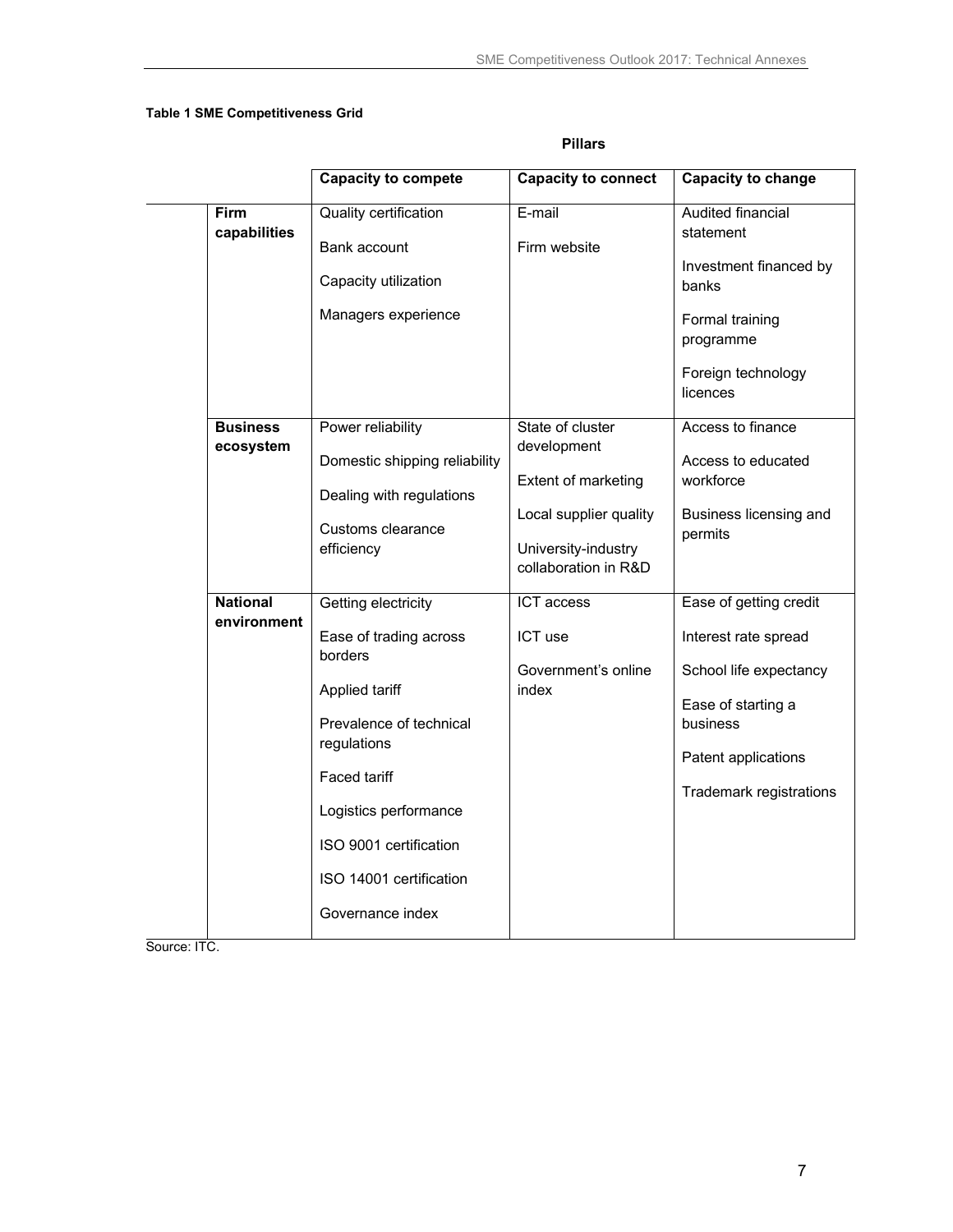#### **SME Competitiveness Grid**

#### **SME competitiveness indicators**

The SME Competitiveness Grid presents transformed and normalized scores for all of the competitiveness indicators. The indicators are split into three levels of competitiveness, each in turn split into three pillars. Whenever possible, the grid includes indicators by firm size. The absolute values of the indicators are available upon request. All indicator values in the tables are colour coded in black (indicating an average performance), green (indicating strengths) or red (indicating weakness).

To allow for cross-indicator and cross-country comparisons, indicators are normalized on a [1- 100] scale, with a score of 100 representing the best possible outcome. For positive indicators, those in which higher values represent better outcomes, a raw data series  $X$  is transformed according to:

$$
Y_{(+)} = 100 \frac{X - \min(X)}{\max(X) - \min(X)}
$$

For negative indicators, those on an inverse scale in which higher values represent worse outcomes, a raw data series X is transformed according to:

$$
Y_{(-)} = 100 \frac{\max(X) - X}{\max(X) - \min(X)}
$$

Equivalently, the normalized series for negative indicators may be constructed from:

$$
Y_{(-)} = 100 - Y_{(+)}
$$

A non-linear transformation (developed by ITC) is then applied over the same [1-100] range to compensate for highly skewed distributions, aimed at bringing the sample median to 50. For an input data series Y, the transformed score Z is defined as:

$$
Z = 100 \frac{\ln(1 + aY)}{\ln(1 + 100a)}
$$

where

$$
a = \frac{100 - 2 \text{ median}(Y)}{\text{median}(Y)^2}
$$

and median( $Y$ ) is the sample median. The formula is not defined in the event that the median is already equal to 50; in this case, the second step becomes redundant. It is important to note that the minimum, maximum, and median values are determined using data series that are disaggregated by firm size class, that is, taking into consideration mean values calculated for small, medium, and large firms. This implies that an indicator's minimum value, for instance, will be the same for firms of any size. This is consistent with ITC's definition of competitiveness applied to a firm's line of business irrespective of its size.

#### **Radar diagrams**

The radar diagrams on the right hand side of the SME Competitiveness Grid convey the same statistics as indicated in the tables. The solid area plots are colour-coded according to each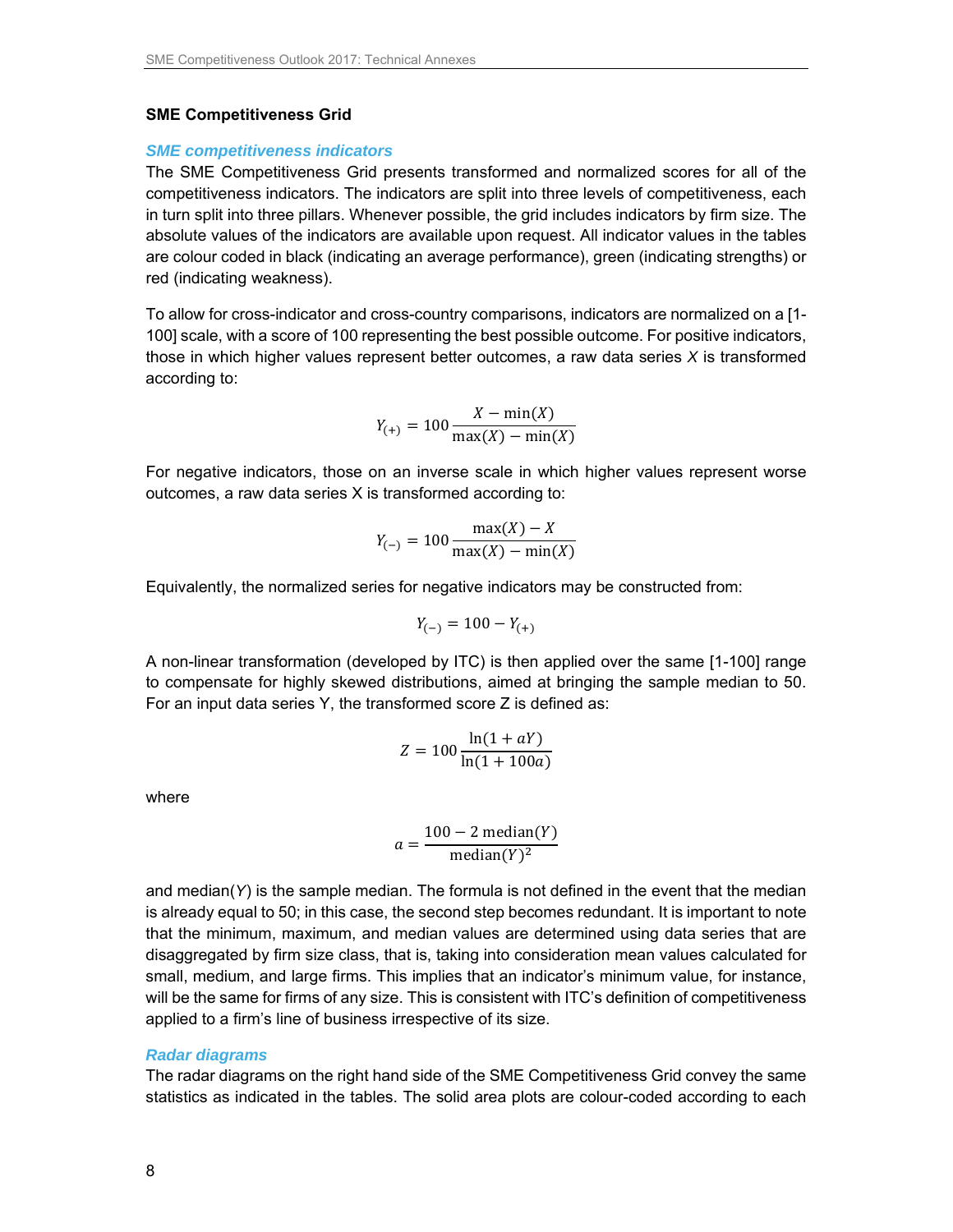pillar of competitiveness and represent aggregate indicator values for all firm sizes, while the line plots of varying patterns identify indicators for small firms (dotted black line), medium firms (solid black line), and large firms (dashed black line). A blue line is a country-specific reference level indicating the expected competitiveness of this country.

### **Export Potential**

#### **Concept and scope**

This section provides a short summary on ITC's methodology of calculating the unrealized export potential, product diversification and development indicators reported on the second page of each country profile. Please refer to the methodology paper for full technical details.<sup>1</sup>

Export potential and diversification assessments comprise two indicators: The first one, the export potential indicator (EPI), sets out a country's export potential of products that have been exported consistently for the past three years. The table 'Unrealized potential: existing export products' shows each profiled country's top 10 products with the highest unrealized export potential to the world. The second indicator, the product diversification indicator (PDI), informs on possibilities to diversify into new products. The summary on the top of the second page gives several examples of products with high diversification potential.

The indicators are calculated for all of the world's countries and territories (over 220) and for almost all products (over 4 000). The calculations are made at the level of detail for which trade data are comparable: at sub-headings (6-digit level) of the Harmonised System (HS) nomenclature of trade flows, or groups of sub-headings that have not changed across HS revisions since revision 1, adopted in 1996 (groups are indicated by 'xx' in product codes). The list does not include products that are not relevant for export promotion activities, such as arms and ammunitions, tobacco, products identified as polluting by international conventions, and products of extractive industries. The indicators only consider goods, not services.

#### **Unrealized potential: Existing export products**

Unrealized export potential for product  $k$  between exporting country *i* and importing country  $i$ exists when the export potential exceeds the value of current exports (immediate future). The export potential depends on three critical factors, which are country is expected capacity to supply this product  $(EXp. Mshare_{ik})$ , partner *j*'s expected demand for this product  $(EXp.m_{ik})$ and the overall easiness to trade between countries *i* and *j* (*Easiness<sub>ii</sub>*). Therefore, in its simplest form, the EPI can be defined as:

$$
EPI_{ijk} = Exp. MShare_{ik} \times Easiness_{ij} \times Exp. m_{jk}
$$

Note that the actual formula includes correction factors corresponding to tariff (dis)advantages and product-specific distance sensitivity. The formula described above can be seen as the outcome of a theoretical model of world trade based on several assumptions. The most important assumptions are:

 A given country will offer similar products, in terms of type and quality, to all markets. In other words, the type and quality of products exported does not depend on the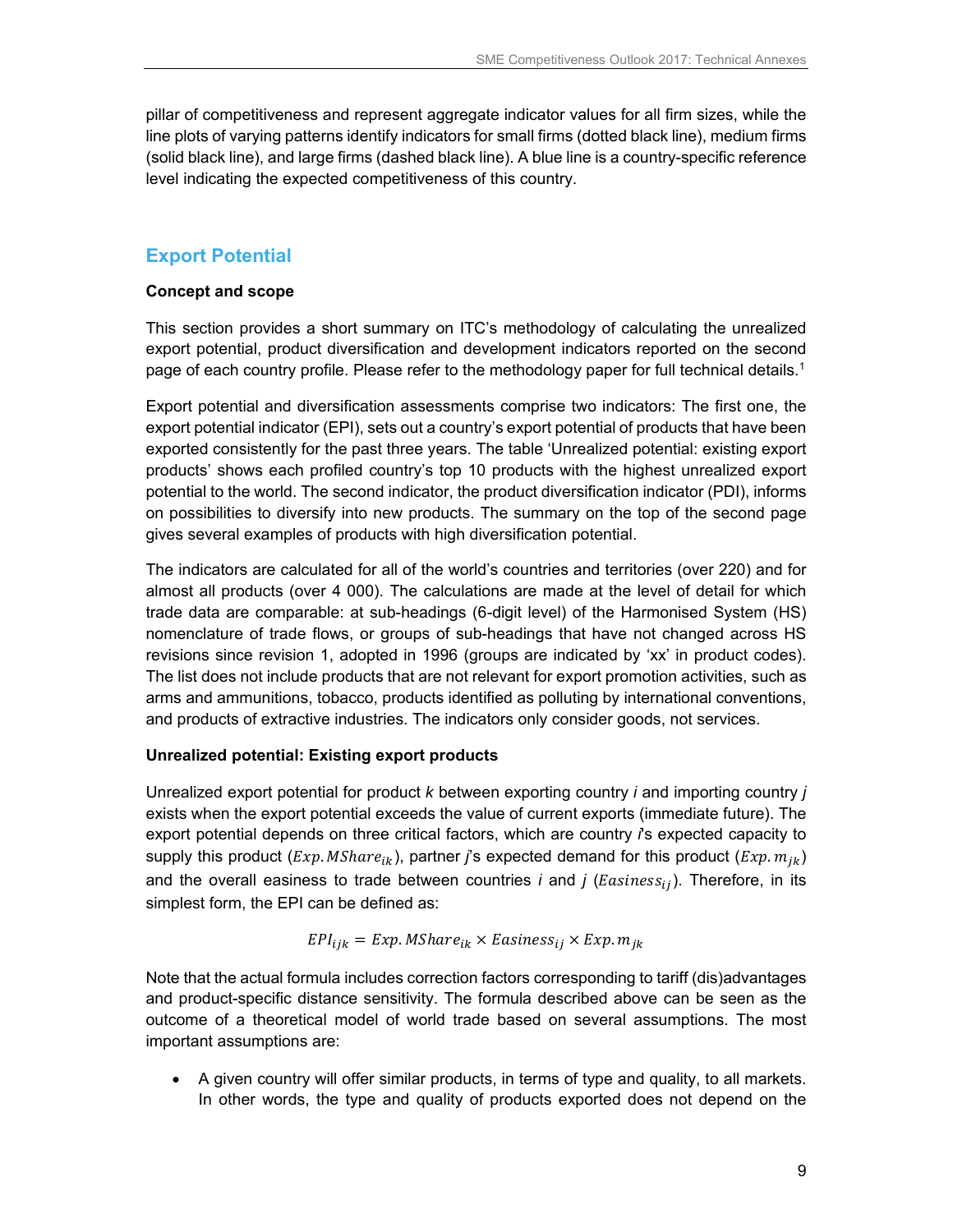export destination. This assumption is essential to derive an export potential value in new markets from the observed performance of a supplier in current markets.

• Trade costs are identical for all products.

In the final EPI that includes correction factors, trade costs vary because of different sensitivities to distance and tariff (dis)advantages.

The following text describes the three components that make up the EPI.

1) The expected market share of country i in product k is based on current exports  $x_{ik}$  times the ratio of GDP 2020 forecast and current GDP, noted  $\mathit{GDP}^g_i$ . The expected world market share is then simply:

$$
Exp. MShare_{ik} = \frac{x_{ik} GDP_i^g}{\sum_i x_{ik} GDP_i^g}
$$

2) The easiness to export from country *i* to country *j* is calculated as the ratio of actual trade and potential trade between these countries. Here, potential trade is the value of total bilateral trade based on the critical assumption that the exporter has the same market share in a particular market as it has at the world level, for every product. When the easiness to export is above one, the market is easier to reach than average markets.

$$
Easiness_{ij} = \frac{x_{ij}}{\sum_{k} MShare_{ik} \times m_{jk}}
$$

With

- $x_{ij}$  total exports of exporting country *i* to market *j*
- $\bullet$  MSha $re_{ik}$  the current<sup>2</sup> world market share of exporting country  $i$  for product  $k$
- $m_{ik}$  country *j*'s total imports of product *k*.

3) Partner j's expected demand for product k in 2020 is calculated as its current imports of that product multiplied by the expected growth ratio of these imports between the current period and 2020:

$$
Exp. m_{jk} = m_{jk2020} = m_{jk} \times \frac{m_{jk2020}}{m_{jk}}
$$

The expected growth of imports between 2011-2015 and 2020 is computed using expected annual growth rates of import per capita, which are based on GDP and population forecasts and the following relation:

$$
\hat{m}_{jkt} = \alpha_{dc}\hat{y}_{jt} + \beta_{dc} + \varepsilon_{jkt}
$$

**Where** 

- $\hat{m}_{ikt}$  is the growth rate of imports per capita
- $\hat{y}_{it}$  is the growth rate of GDP per capita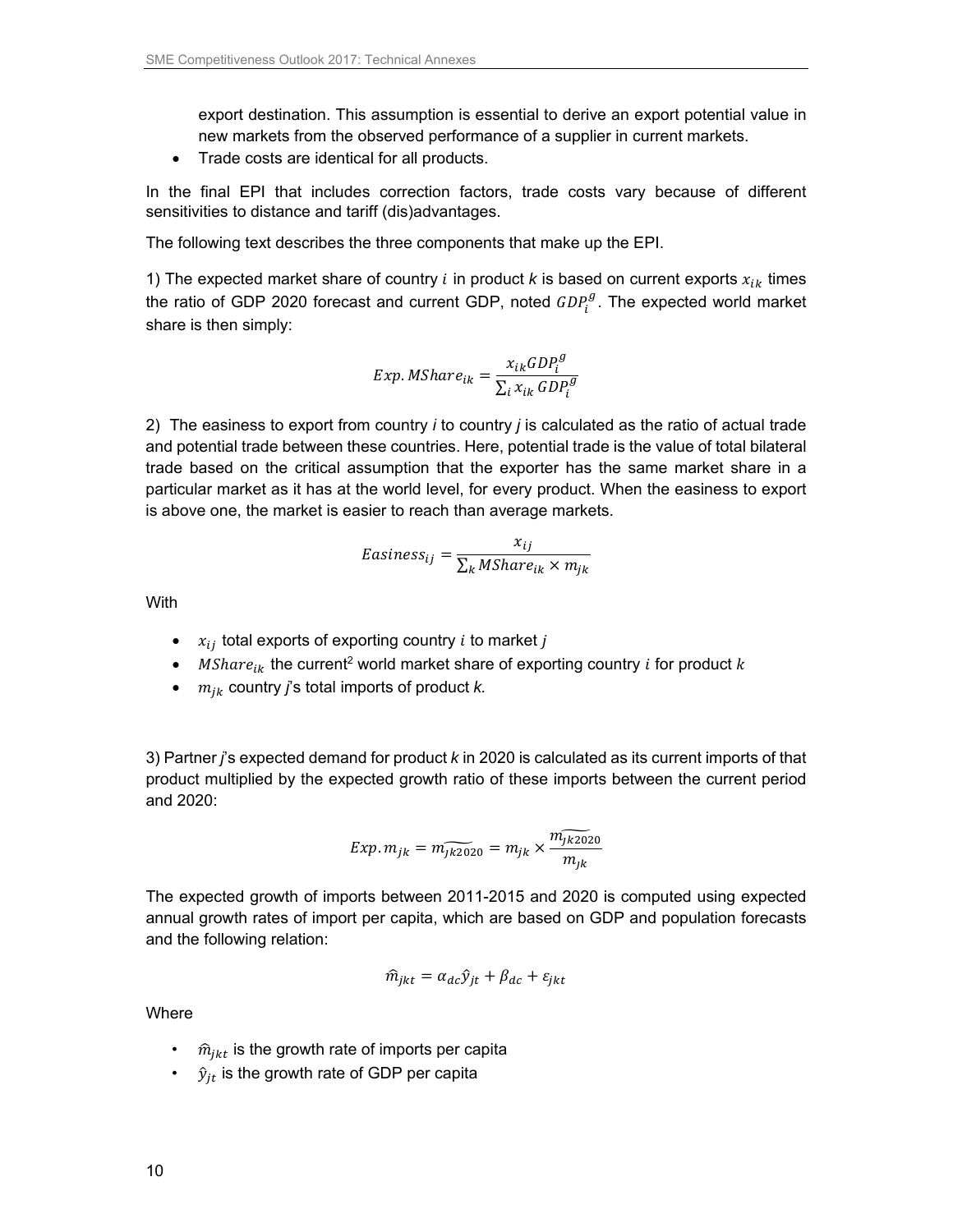•  $\alpha_{dc}$  and  $\beta_{dc}$  are parameters depending on  $d$ , the development level of market *i* (developed or developing), and  $c$ , the HS 2-digit chapter of product  $k<sup>3</sup>$ .

The table 'Unrealized potential: Existing export products' on the second page of each country profile shows the top 10 products with the highest EPI to the world.<sup>4</sup> The length of the bars reflects the potential by geographic region. Blank values for the EPI indicate that the product has not been in consistent demand for over five years by any country in the respective region.

#### **Products with diversification opportunities**

The Product Diversification Indicator (PDI) ranks products according to their diversification opportunities. The PDI is based on Hausmann and Hidalgo's concept of the product space<sup>5</sup>, which establishes links between products by assessing how frequently they are found together in countries' export baskets. Demand and supply combined allows to rank products according to their diversification opportunities for a given target market that may yield export revenues in the medium- to long-term future.

The PDI differs from the EPI in how supply conditions are captured. Market shares can only be computed for existing products. To identify diversification opportunities, the product space concept establishes linkages from a country's current comparative advantages to potential new ones. The average distance of a product from a country's current export basket replaces the expected market share as an estimate of supply capacity. Demand and market access indicators remain identical to the EPI methodology.

A country's potential to diversify is based on a density measure, which determines the proximity between products. The density of a potentially new product  $k$  with respect to a currently exported product  $l$  is based on the conditional probability of exporting  $k$  given that  $l$ is exported, taking into account the export composition of a large number of countries. The mean density is then computed over all currently exported products  $l$ , weighed by the respective comparative advantage of each product  $l$ .

Comparative advantages are defined as Balassa's revealed comparative advantages (RCA), corrected for tariffs (a country may have an RCA in a product because it benefits from a tariff advantage, but this does not imply that this country has an actual comparative advantage in exporting the product). The resulting value *Density<sub>ik</sub>* is a measure of the comparative advantage in products surrounding product  $k$  in country i. Higher values imply that country  $i$ should be able to move into production and export of product  $k$  with relative ease. All density values are normalized to ensure that their range follows that of the corresponding market share.

The final PDI indicator is calculated as:

$$
PDI_{ijk} = Density'_{ik} \times Ensiness_{ij} \times Exp.m_{jk}
$$

Several qualification filters are applied to potential new export products. First, only products not appearing in the EPI, are kept: they are either products that are not exported on a regular basis by the country, or products for which the potential, as measured by the EPI approach, is currently limited.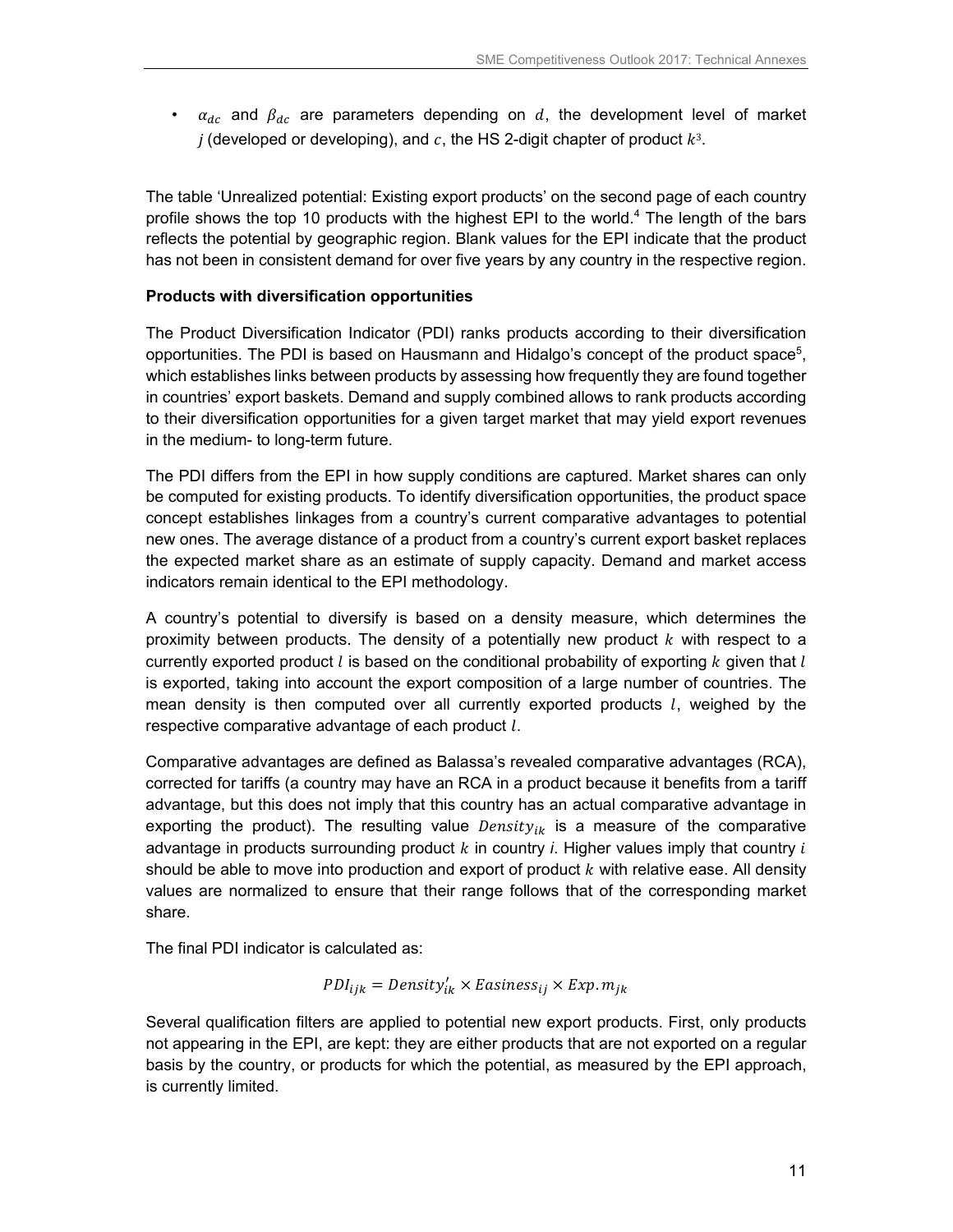As a second step, potential agricultural products are checked against the country's climactic conditions: agricultural products unsuitable to the country's climactic endowments are not considered.

Finally, sea access is a determining factor for the production of some products: sea-related products are not considered in landlocked countries (exceptions are freshwater fish and marine equipment).

Examples of diversification opportunities, i.e. products that a country does not export yet but can potentially produce and export to diversify its export basket, are reported in each country profile on the top of the second page.

#### **Development indicators**

To allow for a comprehensive analysis and policy formulation, the EPI and PDI are reported alongside four additional indicators:

- **Price stability** is based on the standard deviation of unit values at product level, sourced from the 'Centre d'Etudes Prospectives et d'Informations Internationales'  $(CEPII)^6$ .
- **SME presence** is the share of SMEs in the sector, based on data from the World Bank Enterprise Surveys.
- **Women employed** is the share of female employment in the sector, based on data from the World Bank Enterprise Surveys.
- **Technology** indicates a technologically advanced product (green bullet). The product is considered advanced if it is regularly exported with comparative advantage by all countries that have a GDP per capita at least as high as the country itself.

Development indicators are relative to the country's performance in other sectors. In terms of price stability, SME presence, and women employment, green bullets indicate performance above the trade-weighted mean, and red bullets indicate performance below the tradeweighted mean. Indicator cells are empty when data is not available.

#### **Methodological changes**

The calculation of the product diversification has undergone three methodological changes between 2016 and 2017: Products ranked high in both EPI and PDI are now reported in EPI results only because diversification opportunities are relevant for products that a country does not (or hardly) export. To qualify for the inclusion in the PDI, the export potential to the world has to be less than \$200,000 and the product has to be within the last 5 percentile of the distribution of export potential to the world.<sup>7</sup>

The other two modifications concern the calculation of densities, which are used to estimate a country's supply capacity of a potential new export product. These densities have to be normalized to be on the same scale as market shares. In 2016, a linear transformation was applied in one step to ensure that the total PDI value equals the projected trade between the exporting country and the market.

However, in light of export diversification, the projected trade is likely to change. Therefore, densities are rescaled in a two-step procedure: In the first step, densities are rescaled to ensure that the total diversification potential equals the total projected bilateral exports. In a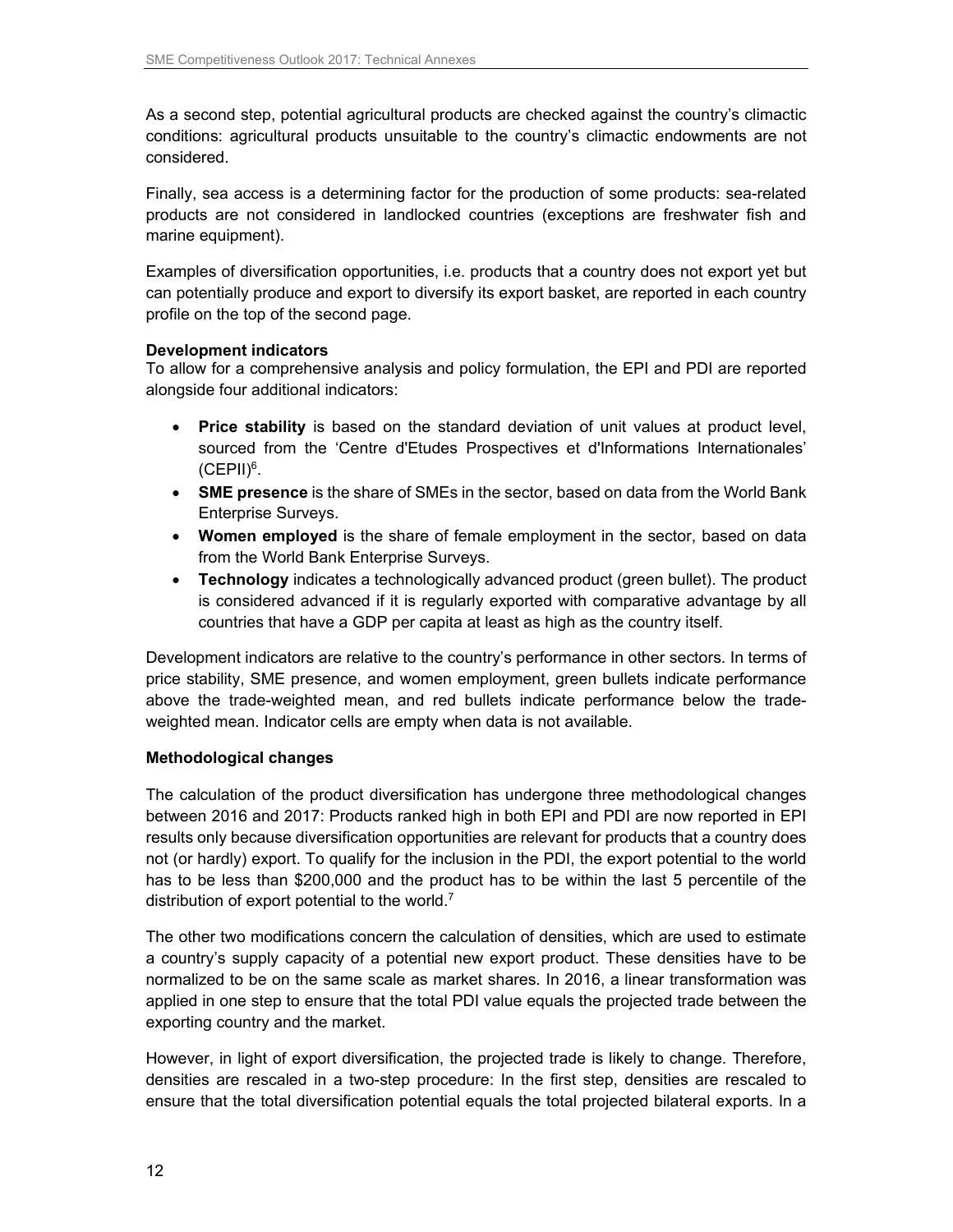second step, densities are rescaled again to ensure that the total supply from all exporters matches with the total demand by product and market. Finally, the revealed comparative advantage, as the basis in density calculations, is computed based on current (reported) values, rather than future (forecasted) demand values.

In this year's edition, each product's technology level is calculated based on the GDP per capita and revealed comparative advantage, while in 2016 the indicator was based on the product complexity approach.8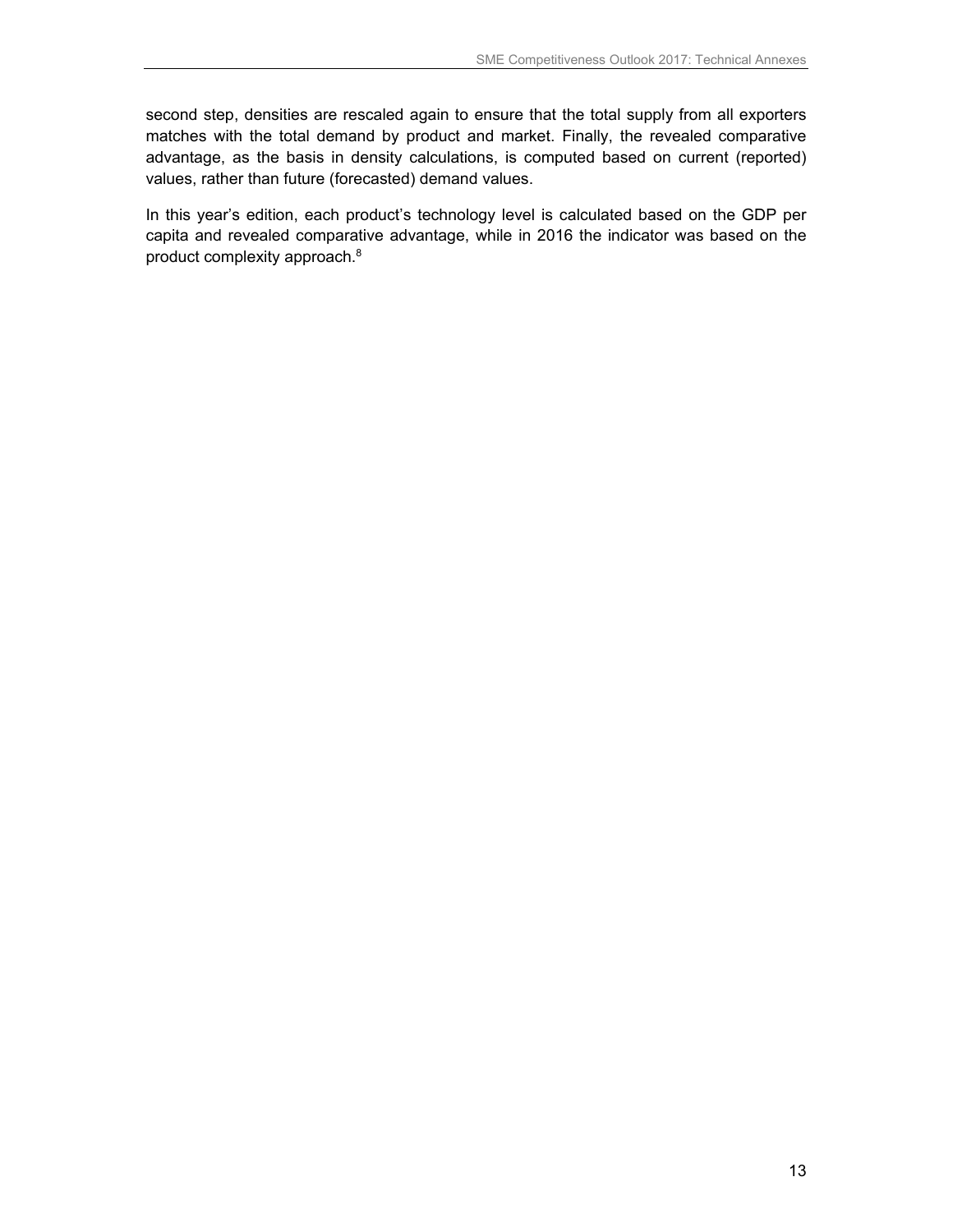# ANNEX 2 DEFINITIONS AND DATA SOURCES

This section provides the title, definition, formula and source for each indicator of the SME Competitiveness Grid. Whenever the indicator is generated through the survey, this section provides the exact survey question. Each indicator is calculated using the most recent data available, with specific periods for data series provided in parenthesis next to the source.

Table 2 (page 27) provides the reference year for situations in which the year of data collection varies by country. Indicators rely on actual values, with the exception of GDP and population, which rely on a 2016 forecast to ensure that the reference is based on the same year for all countries.

Certain indicators contain the phrase 'inverted scale' in the description tag to signal that these indicators are based on raw data measured by an inverted (negative) scale, in which higher values indicate worse outcomes. The transformation and normalization procedure converts these series to a positive scale, in which higher values indicate better outcomes.

#### **Competitiveness**

This report follows the following definition of competitiveness, elaborated in detail in the first edition of the SME Competitiveness Outlook<sup>9</sup>:

Competitiveness is the demonstrated ability to design, produce and commercialize an offer, which fully, uniquely and continuously fulfils the needs of targeted market segments, while connecting with and drawing resources from the business environment, and achieving a sustainable return on the resources employed.

#### **Small and medium enterprises**

The definition of the size of a firm is based on the number of full-time employees:

- Micro: 1 to 4 employees
- Small: 5 to 19 employees
- Medium: 20 to 99 employees
- Large: 100 or more employees.

Note that the SME Competitiveness Grid indicators and development indicators on the SME Export Potential page are largely based on the World Bank Enterprise Surveys administered to legally register small, medium and large firms in manufacturing and services sectors.<sup>10</sup> Hence, micro firms, informal entities and agricultural enterprises are not included in the country profiles due to lack of suitable data.

#### **Value chains**

Value chain (related/driven) trade refers to the absolute amount of business activities traded, generally expressed in United States dollars. The participation or integration of a country (firm) in value chains is defined as a share, and ranges from 0 to 1 (or from 0 to 100%).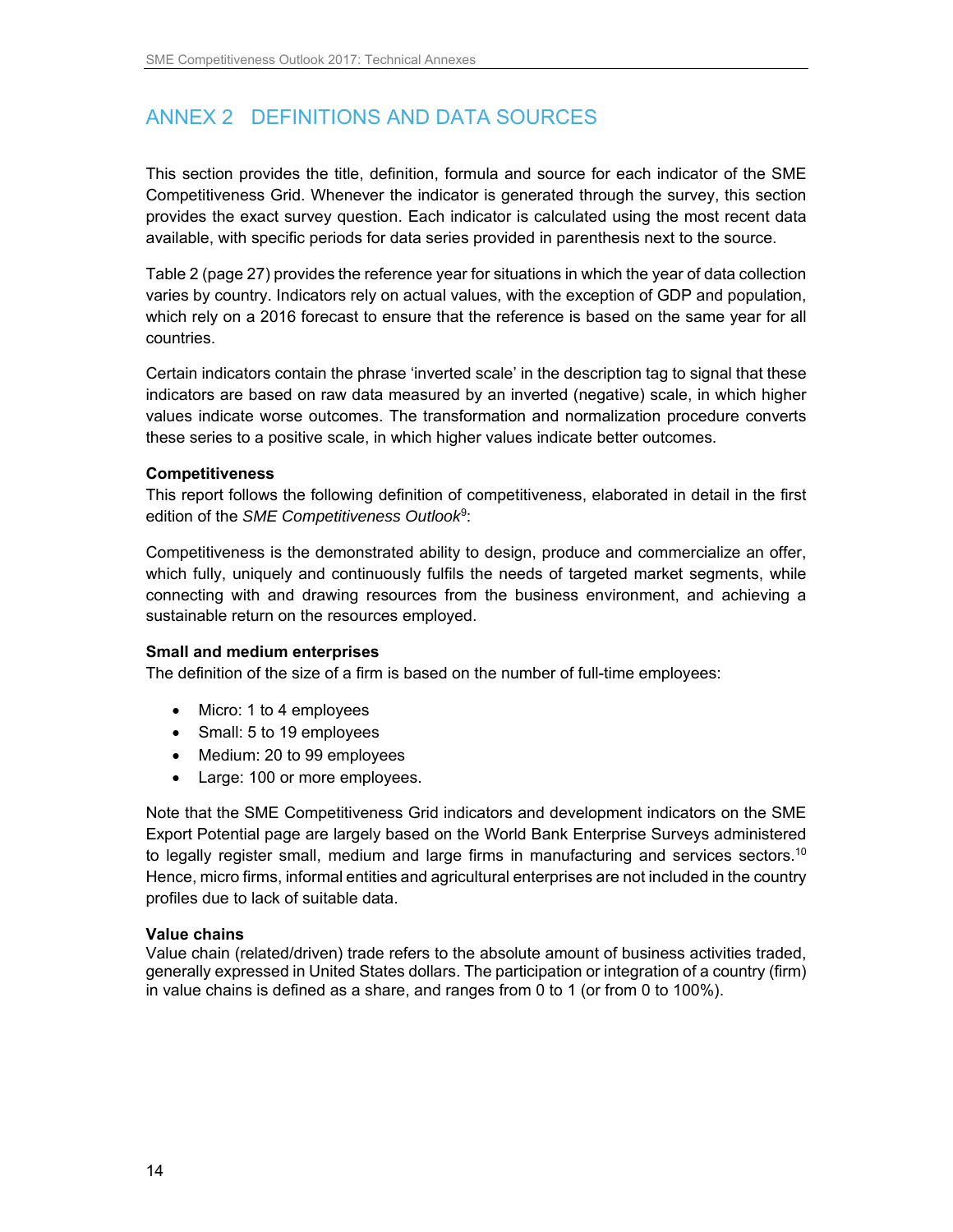#### **Key indicators**

#### **Population**

Country population, forecast, measured in millions

Source: IMF World Economic Outlook, 2016 (www.imf.org/en/data).

#### **GDP**

Country gross domestic product, forecast, measured in \$ billion

Source: IMF World Economic Outlook, 2016 edition and data (except Egypt, 2014) (www.imf.org/en/data).

## **GDP per capita**

Country gross domestic product per capita, forecast, measured in \$

Source: IMF World Economic Outlook, 2016 (except Egypt, 2014) (www.imf.org/en/data).

#### **Share of world GDP**

Percentage of country's GDP as a share of world GDP, forecast, expressed in Purchasing Power Parity (PPP) adjusted terms

Source: IMF World Economic Outlook, 2016 (www.imf.org/en/data).

**Current account surplus/deficit**  Percentage of current account surplus or deficit as a share of country GDP, forecast

Source: IMF World Economic Outlook, 2016 (www.imf.org/en/data).

#### **Tariff preference margin**

Trade-weighted average difference between the Most Favourite Nation (MFN) duty and the most advantageous preferential duty, taking the perspective of an exporter, expressed as a percentage

Prior to aggregation, all duties are converted to ad valorem equivalents. Tariff lines have been excluded when either MFN or preferential duties cannot be expressed in ad valorem terms. The weights refer to the importing country's bilateral trade (based on 2015 trade statistics).

Source: ITC Market Analysis Tools, 2006–2016 (www.intracen.org/marketanalysis).

#### **Imports and exports (goods and services)**

Percentage of total imports and exports for goods and services as a share of GDP within the most recent year

Services trade indicators are calculated using most recent available data and the combined revision of the Balance of Payments Manual (either BMP5 or BMP6). For countries not reporting services trade data, estimated values were used. For goods trade and GDP, the data year matches that of the trade in services data.

Source: Imports and exports of goods and services: ITC Market Analysis Tools, 2011–2015 (www.trademap.org); GDP: IMF World Economic Outlook (www.imf.org/en/data).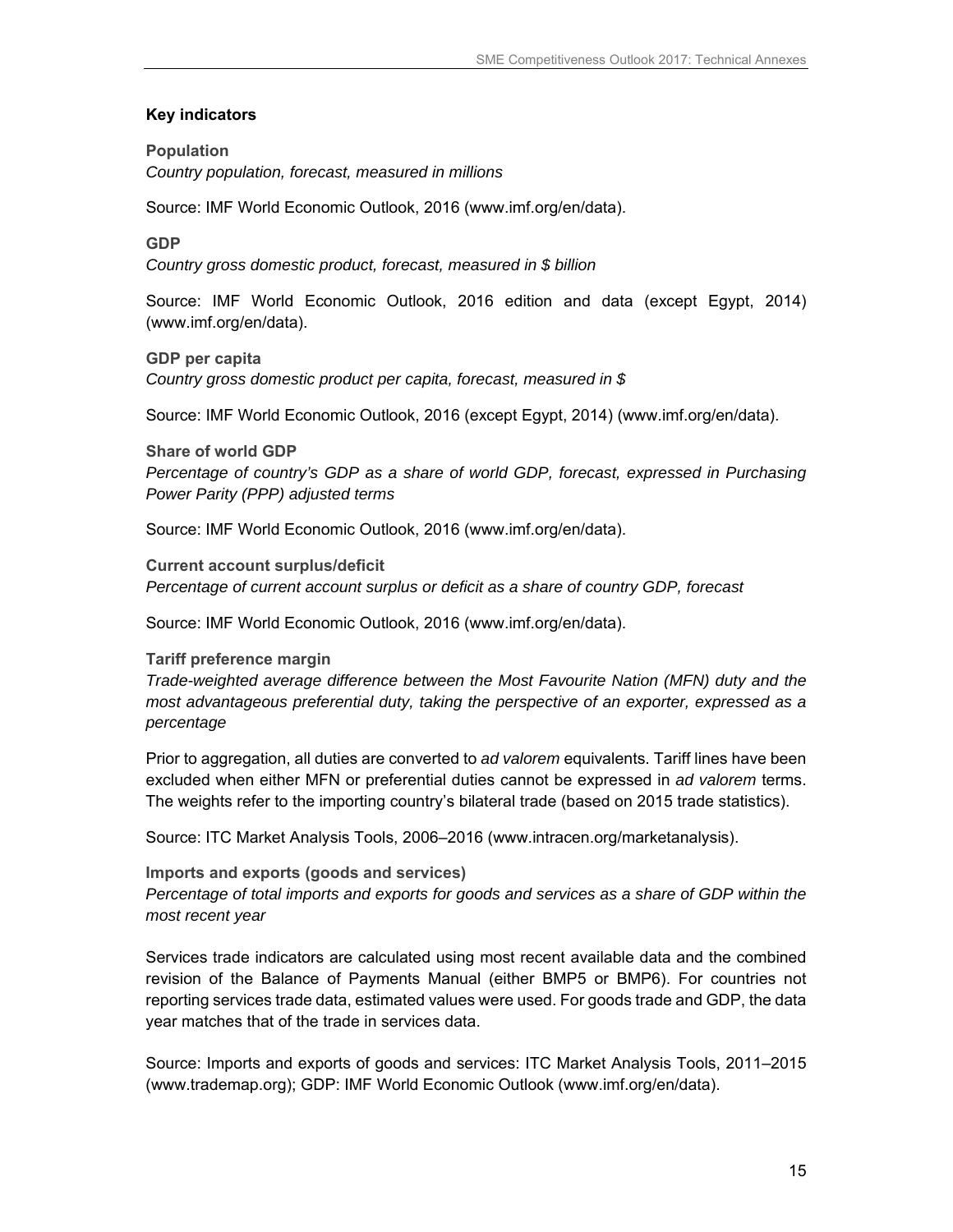**Service exports**  Percentage of service exports as a share of total exports within the most recent year

Source: ITC Market Analysis Tools, 2011–2015 (www.trademap.org).

**Geographic region** 

The regional groups are based on the United Nations classification of countries by geographic region (See Annex 3 for the country composition of each geographic region).

Source: United Nations (https://unstats.un.org/unsd/methodology/m49).

**Development group** 

Definitions are based on the United Nations classification, including LDCs, LLDCs, and SIDS (See Annex 3 for the country composition of each group).

Source: United Nations (https://unstats.un.org/unsd/methodology/m49).

**Income group** 

Income group per country GDP, based on World Bank classification, including low income, lower-middle income, upper-middle income, and high income

Source: World Bank (https://datahelpdesk.worldbank.org/knowledgebase/articles/906519 world-bank-country-and-lending-groups).

#### **SME Competitiveness Grid indicators**

#### **Firm capabilities**

#### **Compete**

**International quality certification**  Percentage of firms with internationally recognized quality certification

Question: Does this establishment have an internationally recognized quality certification? Some examples include: the ISO 9000 series (Quality management systems), the ISO 14000 series (Environmental management systems), HACCP (Hazard Analysis and Critical Control Point) for food, and AATCC (American Association of Textiles Chemists and Colorists) for textiles. Certificates granted only nationally and not recognized in international markets are not included.

Source: World Bank Enterprise Surveys, 2006–2016 (http://www.enterprisesurveys.org).

**Bank account**  Percentage of firms with a checking or savings account

Question: At this time, does this establishment have a checking or savings account?

Source: Enterprise Surveys (http://www.enterprisesurveys.org), World Bank (2006–2016).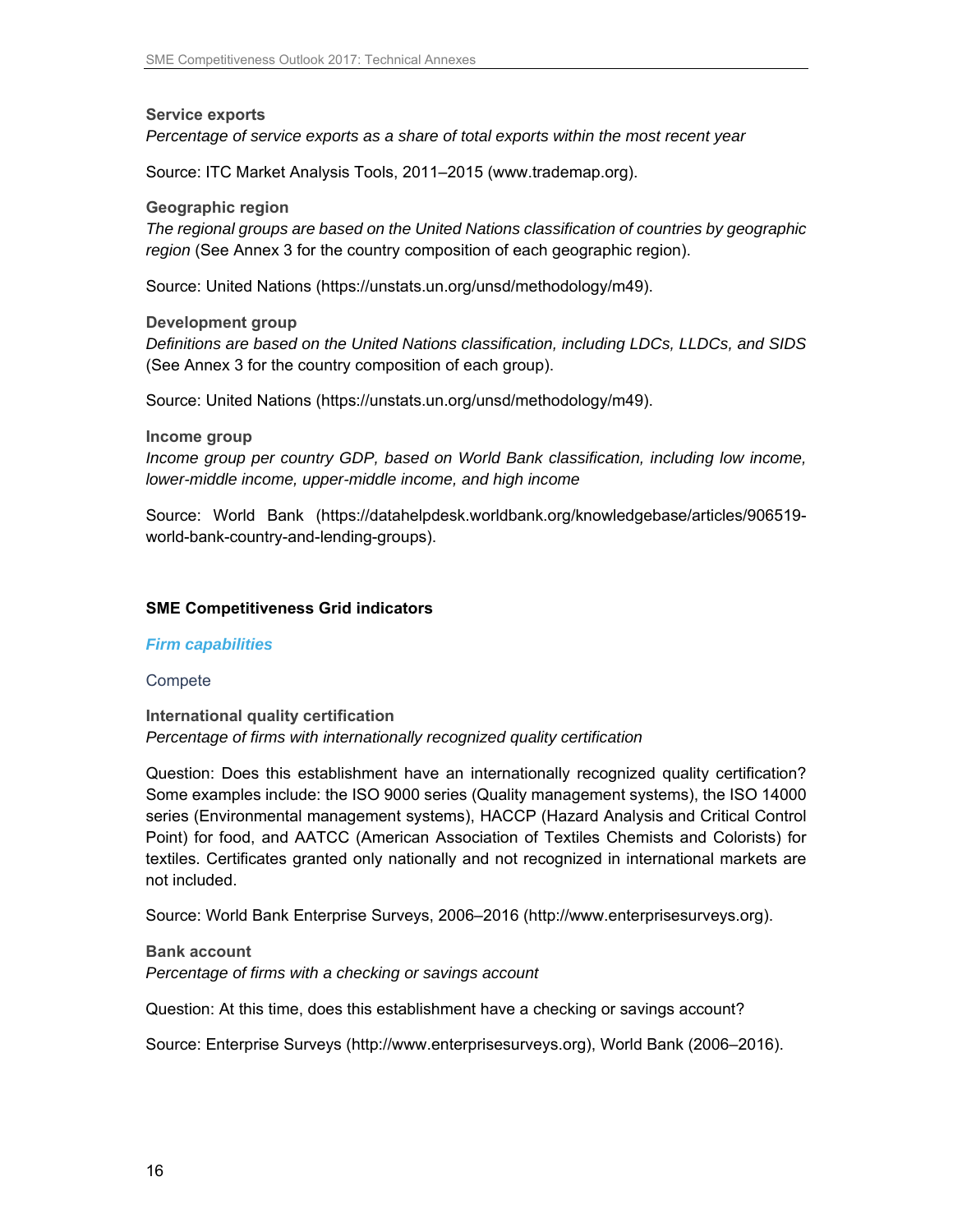#### **Capacity utilization**

Capacity utilization based on comparison of the current output with the maximum output possible using the current inputs

Question: In the last fiscal year, what was this establishment's output produced as a proportion of the maximum output possible if using all the resources available (capacity utilization)?

Source: World Bank Enterprise Surveys, 2006–2016 (http://www.enterprisesurveys.org).

#### **Manager's experience**

Years of the top manager's experience working in the firm's sector

Question: How many years of experience working in this sector does the top manager have?

Source: World Bank Enterprise Surveys, 2006–2016 (http://www.enterprisesurveys.org).

#### **Connect**

**E-mail** 

Percentage of firms using e-mails to communicate with clients/suppliers

Question: At the present time, does this establishment use e-mails to communicate with clients or suppliers?

Source: World Bank Enterprise Surveys, 2006–2016 (http://www.enterprisesurveys.org).

#### **Firm website**

Percentage of firms having their own website

Question: At the present time, does this establishment use its own website? (Percentage of firms using a website for business-related activities, i.e. sales, product promotion)

Source: World Bank Enterprise Surveys, 2006–2016 (http://www.enterprisesurveys.org).

#### **Change**

**Audited financial statement**  Percentage of firms with their annual financial statement reviewed by an external auditor

Question: In the last fiscal year, did this establishment have its annual financial statements checked and certified by an external auditor?

Source: World Bank Enterprise Surveys, 2006–2016 (http://www.enterprisesurveys.org).

#### **Investments financed by banks**  Estimated proportion of purchases of fixed assets that was financed from bank loans

Question: Over the last fiscal year, please estimate the proportion of this establishment's total purchase of fixed assets that was financed from each of the following sources:

- 1. Internal funds or retained earnings;
- 2. Owners' contribution or issued new equity shares;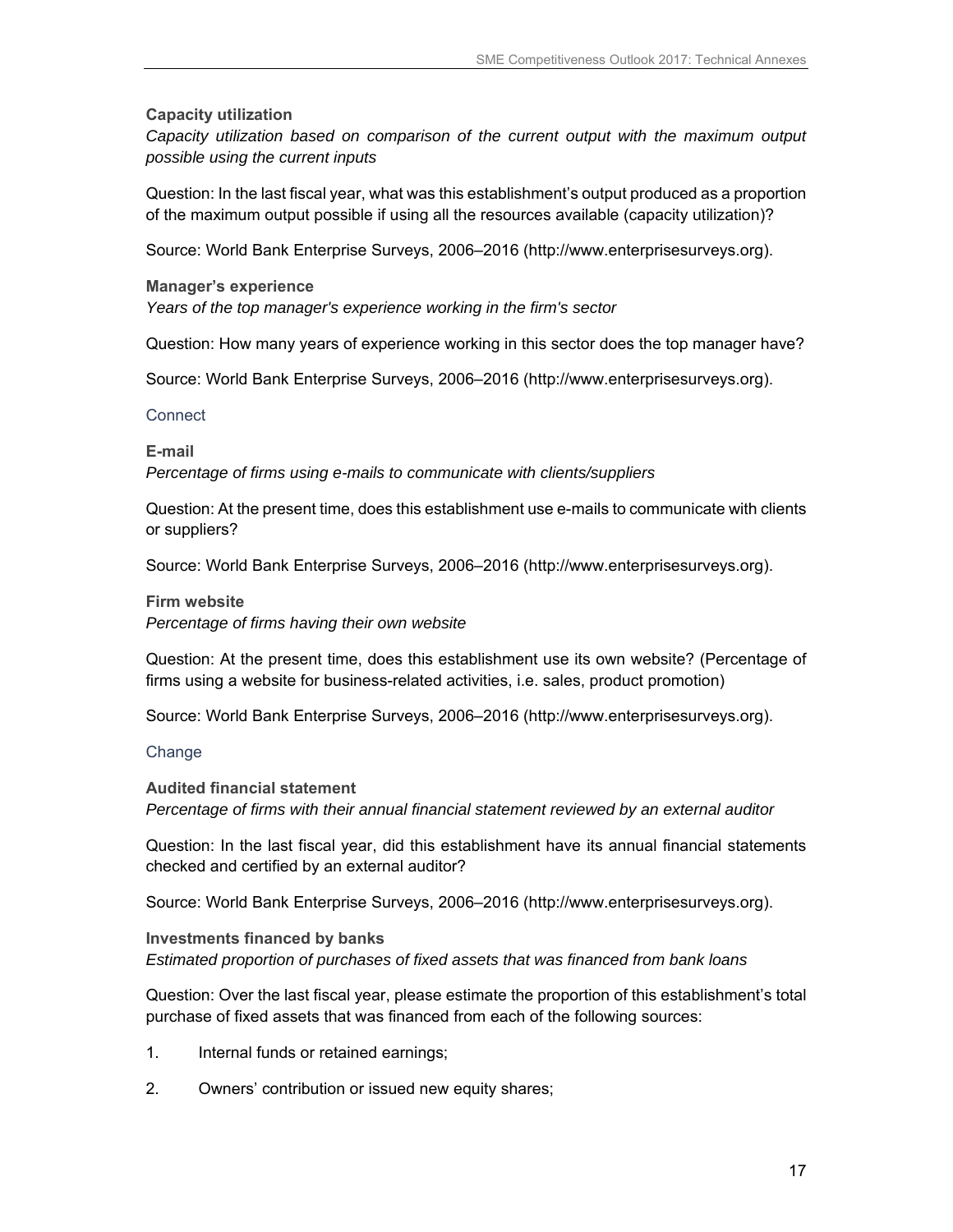- 3. Borrowed from banks: private and state-owned;
- 4. Borrowed from non-bank financial institutions;
- 5. Purchases on credit from suppliers and advances from customers; or
- 6. Other, moneylenders, friends, relatives, bonds, etc.

Source: World Bank Enterprise Surveys, 2006–2016 (http://www.enterprisesurveys.org).

#### **Formal training programme**

Percentage of firms offering formal training programmes for permanent, full-time employees

Question: Over the fiscal year, did this establishment have formal training programmes for its permanent, full-time employees?

Source: World Bank Enterprise Surveys, 2006–2016 (http://www.enterprisesurveys.org).

**Foreign technology licences**  Percentage of firms using technology licensed from foreign companies

Question: Does this establishment at present use technology licensed from a foreign-owned company, excluding office software?

Source: World Bank Enterprise Surveys, 2006–2016 (http://www.enterprisesurveys.org).

#### **Business ecosystem**

#### **Compete**

#### **Power reliability**

Losses due to electrical outages, as percentage of total annual sales (inverted scale)

Question: Please estimate the losses that resulted from power outages either as a percentage of total annual sales or as total annual losses.

Source: World Bank Enterprise Surveys, 2006–2016 (http://www.enterprisesurveys.org).

**Domestic shipping reliability** 

Proportion of products lost to breakage or spoilage during shipping to domestic markets (inverted scale)

Question: In the last fiscal year, what percentage of value of products this establishment shipped to supply domestic markets was lost while in transit because of breakage or spoilage?

Source: World Bank Enterprise Surveys, 2006–2016 (http://www.enterprisesurveys.org).

#### **Dealing with regulations**

Percentage of senior management time spent in a typical week in dealing with requirements imposed by government regulation (inverted scale)

Question: In a typical week over the last year, what percentage of total senior management's time was spent on dealing with requirements imposed by government regulations? [Senior management means managers, directors, and officers above direct supervisors of production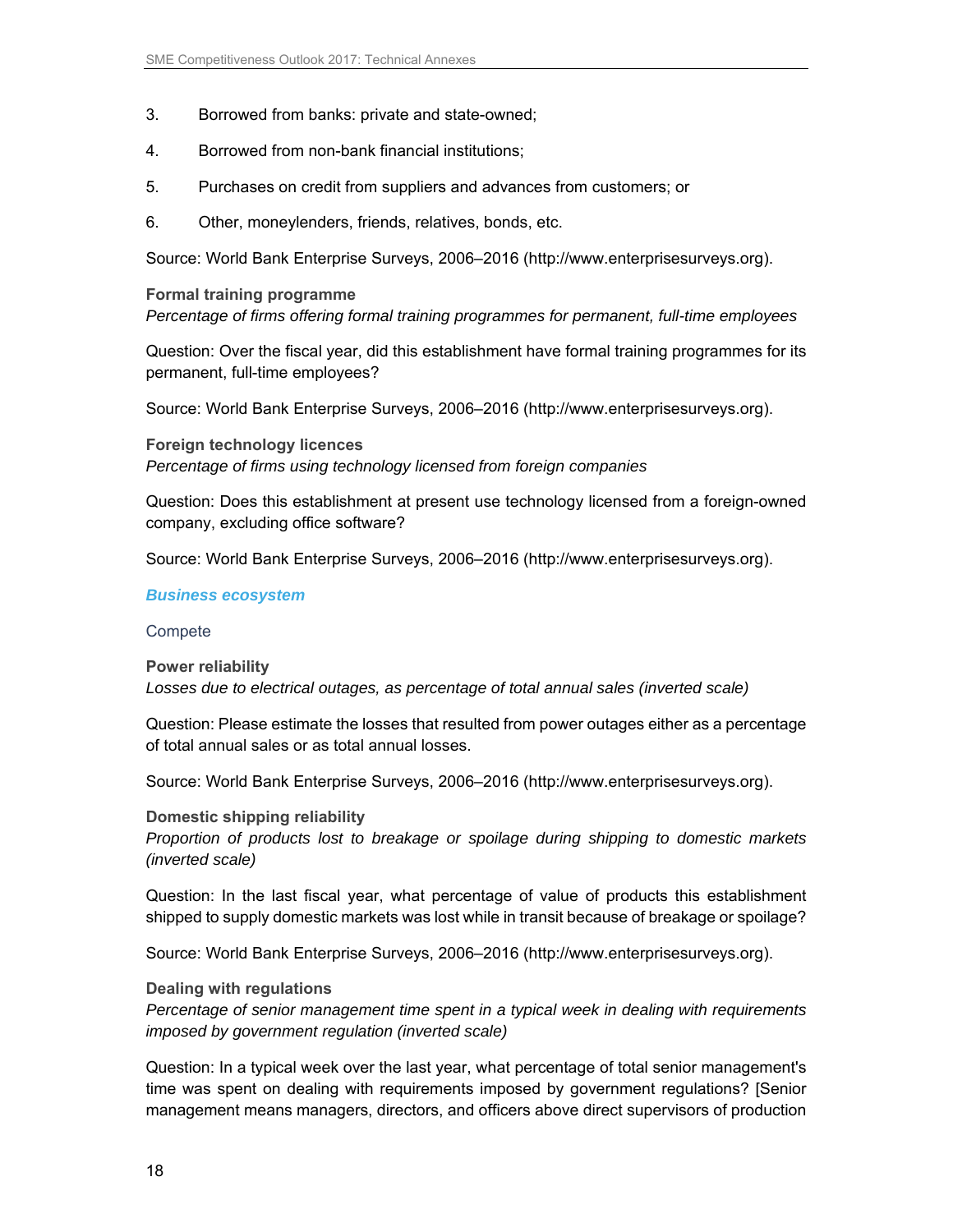or sales workers. Some examples of government regulations are taxes, customs, labour regulations, licensing and registration, including dealings with officials and completing forms].

Source: World Bank Enterprise Surveys, 2006–2016 (http://www.enterprisesurveys.org).

#### **Customs clearance efficiency**

This indicator is the average of two indicators: average number of days to clear direct exports through customs, and average number of days to clear imports from customs (inverted scale)

Average number of days to clear direct exports through customs

Question: When this establishment exported goods directly, how many days did it take on average from the time this establishment's goods arrived at their main point of exit (e.g., port, airport) until the time these goods cleared customs?

Average number of days to clear imports from customs

Question: When this establishment imported material inputs or supplies, how many days did it take on average from the time these goods arrived to their point of entry (e.g. port, airport) until the time these goods could be claimed from customs?

Source: World Bank Enterprise Surveys, 2006–2016 (http://www.enterprisesurveys.org).

**Connect** 

**State of cluster development**  Averaged country cluster development score

Question: In your country, how widespread are well-developed and deep clusters (geographic concentrations of firms, suppliers, producers of related products and services, and specialized institutions in a particular field)?  $[1 = non-existent; 7 = widespread in many fields]$ 

Source: World Economic Forum Executive Opinion Survey, 2014–2017 (http://reports.weforum.org/global-competitiveness-index/downloads/).

**Extent of marketing**  Averaged country marketing extent score

Question: In your country, to what extent do companies use sophisticated marketing tools and techniques?  $[1 = not at all; 7 = to a great extent]$ 

Source: World Economic Forum Executive Opinion Survey, 2014–2017 (http://reports.weforum.org/global-competitiveness-index/downloads/).

**Local supplier quality**  Averaged country local supplier quality score

Question: In your country, how would you assess the quality of local suppliers? [1 = extremely poor quality;  $7 =$  extremely high quality]

Source: World Economic Forum Executive Opinion Survey, 2014–2017 (http://reports.weforum.org/global-competitiveness-index/downloads/).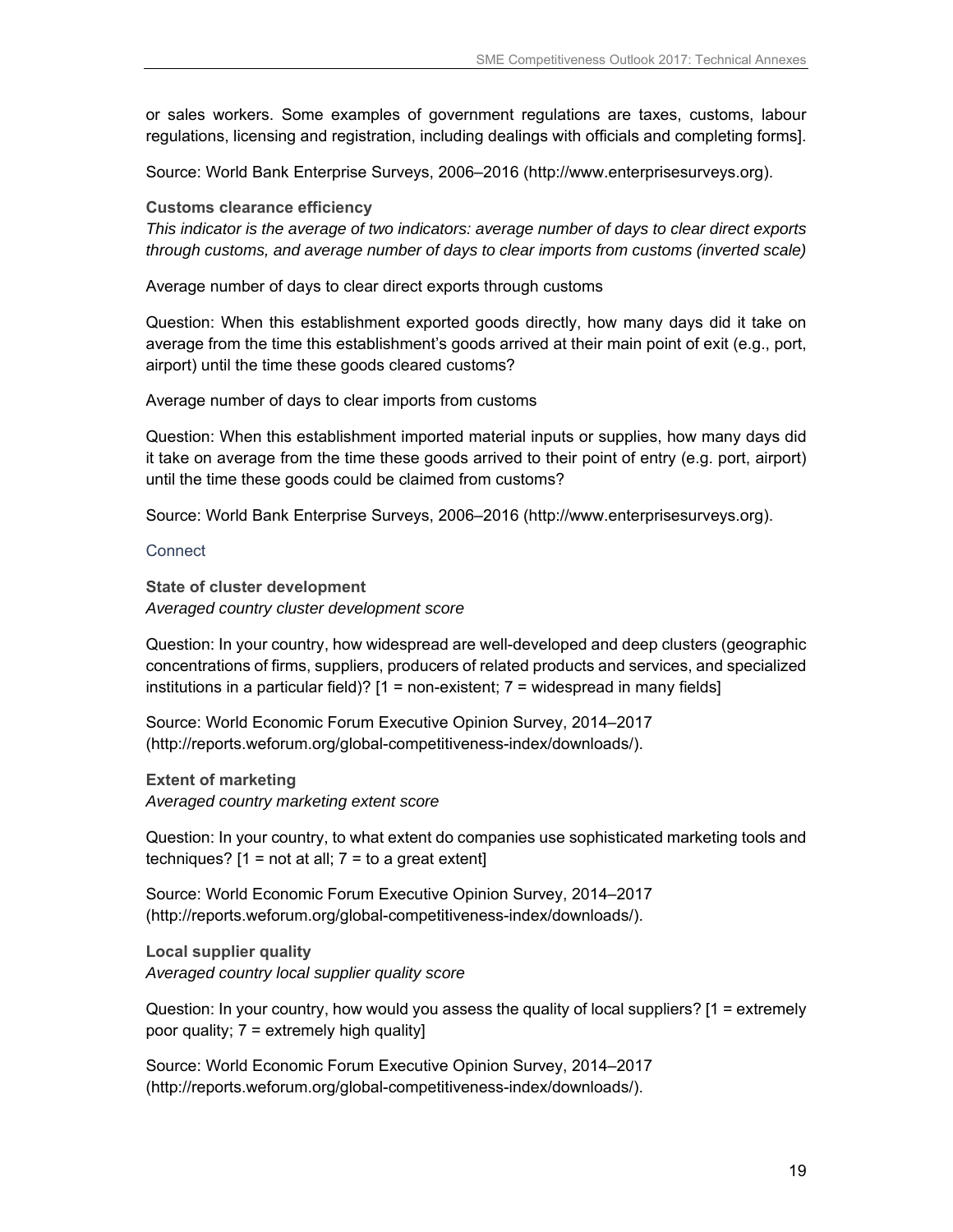**University-industry collaboration in R&D** 

Averaged country university-industry collaboration in R&D score

Question: In your country, to what extent do businesses and universities collaborate on research and development  $(R&D)?$  [1 = do not collaborate at all; 7 = collaborate extensively]

Source: World Economic Forum Executive Opinion Survey, 2014–2017 (http://reports.weforum.org/global-competitiveness-index/downloads/).

**Change** 

#### **Access to finance**

Percentage of firms identifying access to finance as an obstacle to current operations (inverted scale)

Question: To what degree is access to finance an obstacle to the current operations of this establishment? Choices range from 0 (no obstacle) to 4 (very severe obstacle)

Source: World Bank Enterprise Surveys, 2006–2016 (http://www.enterprisesurveys.org).

#### **Access to educated workforce**

Percentage of firms identifying an inadequately educated workforce as an obstacle to current operations (inverted scale)

Question: To what degree is an inadequately educated workforce an obstacle to the current operations of this establishment? Choices range from 0 (no obstacle) to 4 (very severe obstacle)

Source: World Bank Enterprise Surveys, 2006–2016 (http://www.enterprisesurveys.org).

#### **Business licensing and permits**

Percentage of firms identifying business licensing and permits as an obstacle to current operations (inverted scale)

Question: To what degree are business licensing and permits an obstacle to the current operations of this establishment? Choices range from 0 (no obstacle) to 4 (very severe obstacle)

Source: World Bank Enterprise Surveys, 2006–2016 (http://www.enterprisesurveys.org).

#### **National environment**

**Compete** 

**Getting electricity**  Doing Business: 'Ease of getting electricity' score

Doing Business records all procedures required for a business to obtain a permanent electricity connection and supply for a standardized warehouse. These procedures include applications and contracts with electricity utilities, all necessary inspections and clearances from the utility and other agencies, and the external and final connection works. The questionnaire divides the process of getting an electricity connection into distinct procedures and solicits data for calculating the time and cost to complete each procedure.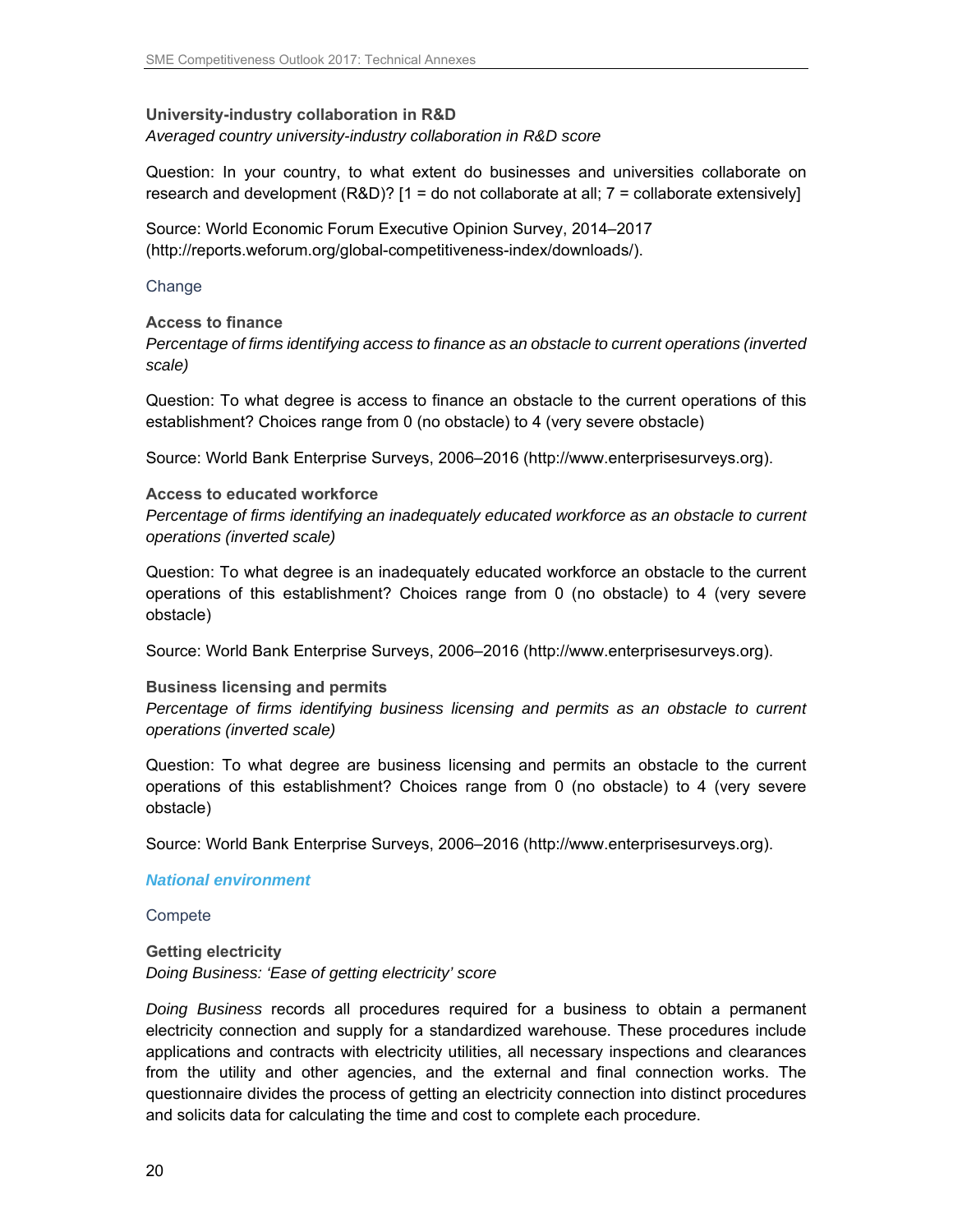The ranking of economies on the ease of getting electricity is determined by sorting their distance to frontier scores for getting electricity. These scores are the simple average of the distance to frontier scores for each of the component indicators.

Source: World Bank Doing Business 2017 (www.doingbusiness.org/methodology).

**Ease of trading across borders** Doing Business: 'Ease of trading across borders' score (%)

The 'Ease of trading across borders' index measures the time and cost (excluding tariffs) associated with exporting and importing a standardized cargo of goods by sea transport. The index records the time and costs necessary to complete four predefined stages for importing and exporting goods (document preparation; customs clearance and inspections; inland transport and handling; and port and terminal handling). This includes any time, costs and documents associated with processes at inland borders (i.e. for landlocked countries), and those associated with the issuance or advising of a letter of credit (for payments). The time and costs associated with sea transport are not included.

The trading across borders indicator is calculated from the simple average of the Distance to Frontier score for each of the component indicators. Data in turn is compiled from local freight forwarders, shipping lines, customs brokers, port officials and banks, and is made comparable across economies.

Source: World Bank Doing Business 2017 (www.doingbusiness.org/methodology).

#### **Applied tariff, trade-weighted average**  Applied tariff rate, trade-weighted mean, all products (%) (inverted scale)

A tariff is a customs duty that is levied by the destination country on imports of merchandise goods. The trade-weighted average tariff is calculated for each importing country using the trade patterns of the importing country's reference group (based on 2015 trade statistics). To the extent possible, specific rates are converted to their ad valorem equivalent rates and included in the calculation of trade-weighted average tariffs. Preferential tariff arrangements (tariff preferences) are taken into account.

Source: Calculations based on ITC Market Analysis Tools data, 2006–2016 (www.intracen.org/marketanalysis).

#### **Prevalence of technical regulations**

Average number of technical regulations per imported product (inverted scale)

The prevalence of technical regulations is calculated as an average number of technical requirements per imported product (HS 6-digit level):

$$
P_i = \frac{\sum_{1}^{p} N_{ip} M_{ip}}{\sum_{1}^{p} M_{ip}}
$$

where  $P_i$  is the prevalence score for each importing country i,  $N_{ip}$  is the number of requirements applied by country *i* to regulate import of product  $p$ , and  $M_{ip}$  is a dummy equal to 1 if product  $p$  is imported by country i. This score is then normalized, standardized and inverted as described earlier.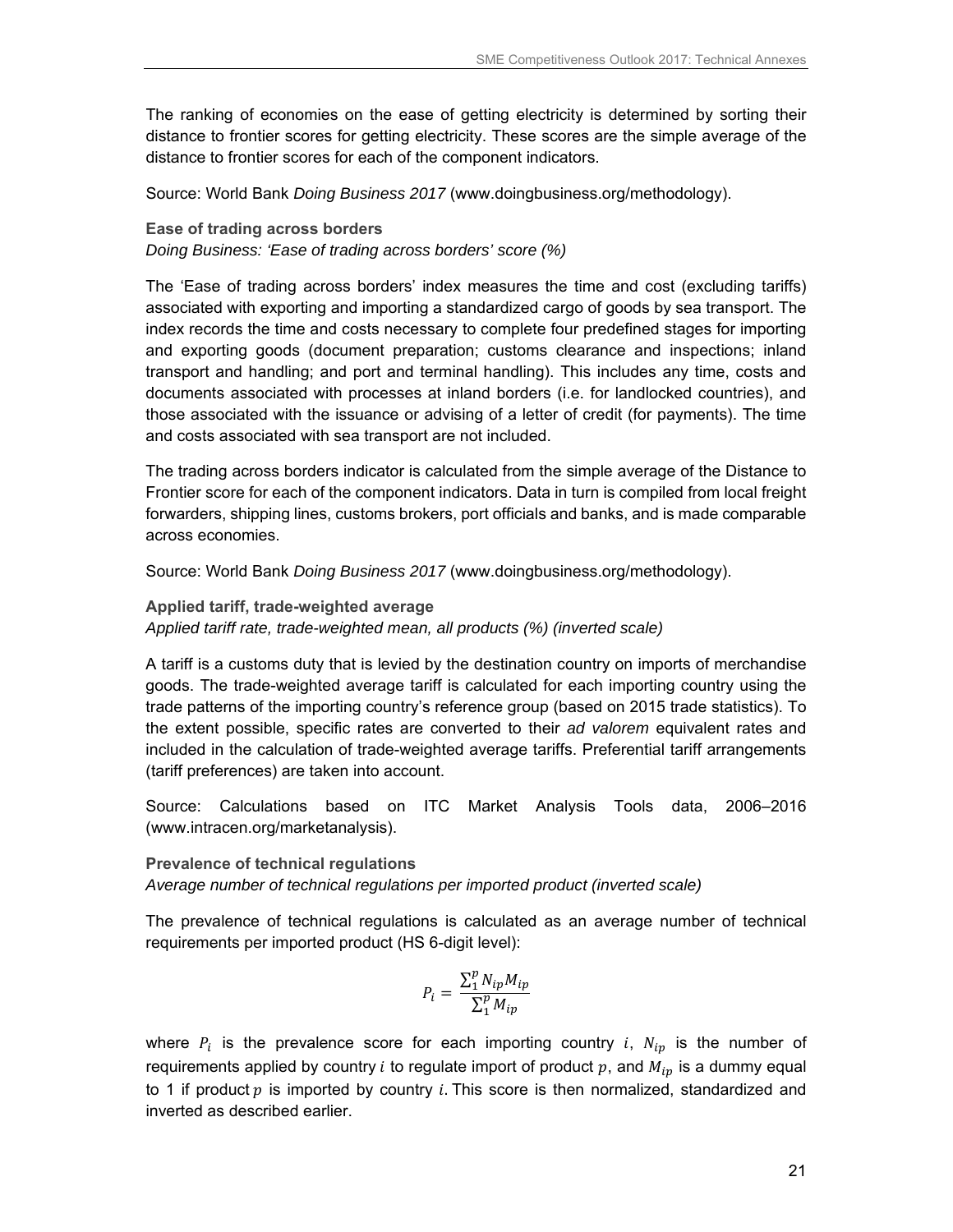Requirements are a combination of the measure type from the classification of non-tariff measures (NTMs) and the number of regulations. Calculations include only technical measures, comprising sanitary and phytosanitary (SPS) requirements and technical barriers to trade (TBT).

In this year's SME Competitiveness Outlook calculations are performed at country level, i.e. only include regulations applied to the world. This approach is different from the calculations in the 2016 SME Competitiveness Outlook that have taken into account the bilateral measures. Therefore, the values of both years are not comparable.

Source: Calculations based on ITC Market Analysis Tools data, 2006–2016 (www.intracen.org/marketanalysis).

**Faced tariff, trade-weighted average** 

Trade-weighted average tariff faced in destination markets (%) (inverted scale)

The tariff faced is an indicator calculated as the trade-weighted average of the applied tariff rates, including preferential rates that the rest of the world applies to each country. The weights are the trade patterns of the importing country's reference group (based on 2015 trade statistics).

Source: Calculations based on ITC Market Analysis Tools data, 2006–2016, www.intracen.org/marketanalysis.

**Logistics performance index**  Logistics Performance Index score

A multidimensional assessment of logistics performance, the Logistics Performance Index (LPI), compares the trade logistics profiles of countries and rates them on a scale of 1 (worst) to 5 (best). The LPI's six components include: (1) customs, the efficiency of the clearance process (speed, simplicity, and predictability of formalities) by border control agencies, including customs; (2) infrastructure, the quality of trade- and transport-related infrastructure (ports, railroads, roads, IT); (3) international shipments, the ease of arranging competitively priced shipments; (4) logistics competence, the competence and quality of logistics services (transport operators, customs brokers); (5) tracking and tracing, the ability to track and trace consignments; and (6) timeliness, the frequency with which shipments reach the consignee within the scheduled or expected delivery time.<sup>11</sup>

Source: World Bank and Turku School of Economics, Logistics Performance Index, 2007– 2016 (http://lpi.worldbank.org/).

**ISO 9001 quality certificates** 

ISO 9001:2008 Quality management systems: Number of certificates issued (per million people)

Source: ISO Survey of Management System Standard Certifications, 2015 (www.iso.org).

**ISO 14001 environmental certificates** 

ISO 14001:2004 Environmental management systems: Number of certificates issued (per million people)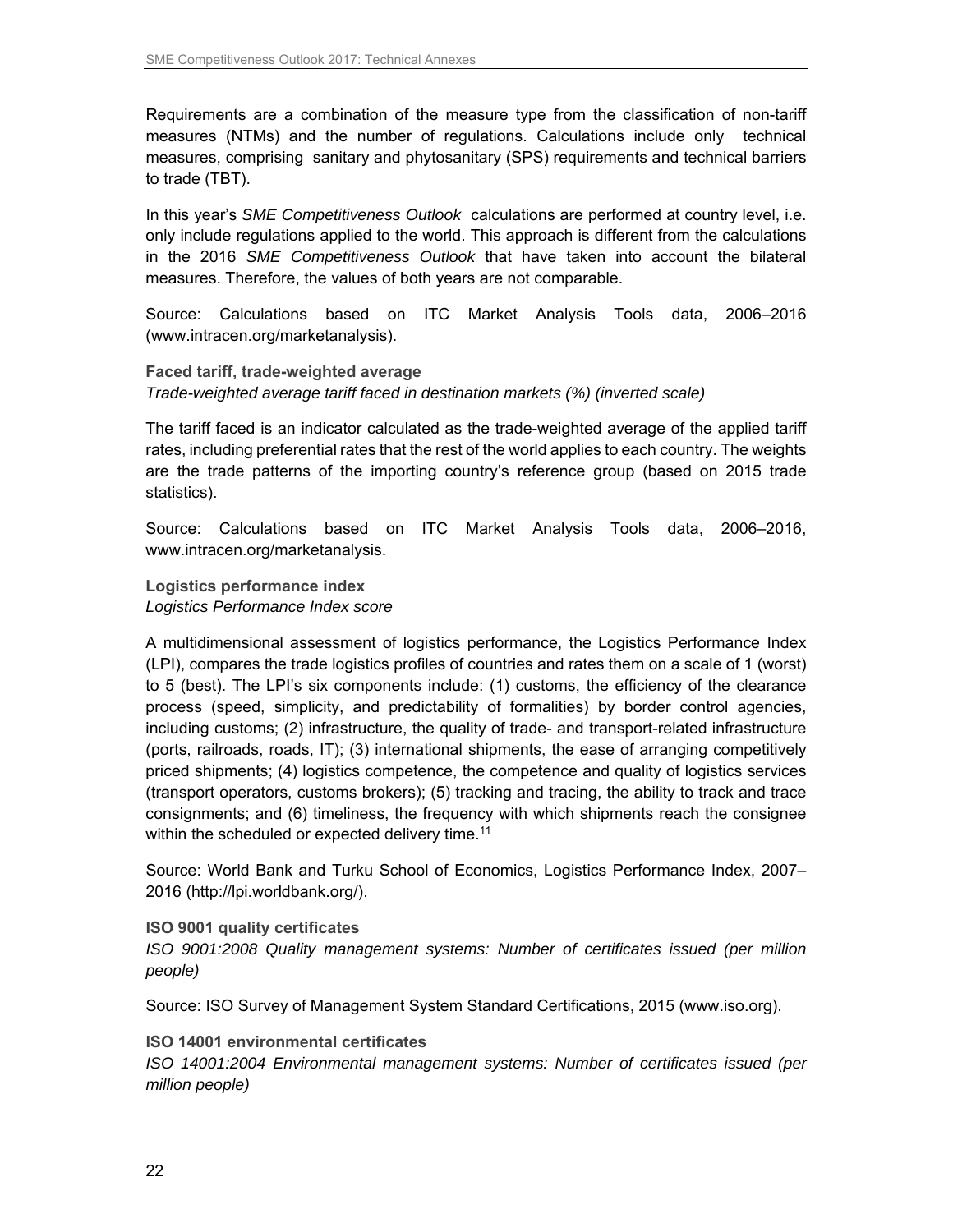Source: ISO Survey of Management System Standard Certifications, 2015 (www.iso.org).

**Governance index**  Governance index

The governance index is the average score of six governance dimensions: voice and accountability; political stability and absence of violence; government effectiveness; regulatory quality; rule of law; and control of corruption.

Source: World Bank Worldwide Governance Indicators, 2015 (http://info.worldbank.org/governance/wgi/index.aspx#home).

**Connect** 

**ICT access**  ICT access score

The ICT access sub-index is the first sub-index in the ICT Development Index of the International Telecommunication Union (ITU). The composite index weights five ICT indicators (20% each): (1) fixed-telephone subscriptions per 100 inhabitants; (2) mobile-cellular telephone subscriptions per 100 inhabitants; (3) international Internet bandwidth (bit/s) per Internet user; (4) percentage of households with a computer; and (5) percentage of households with Internet access.

Source: ITU Measuring the Information Society (2016), ICT Development Index (2016) (http://www.itu.int/en/ITU-D/Statistics/Pages/publications/mis2016.aspx).

**ICT use**  ICT use score

The ICT use sub-index is the second sub-index in ITU's ICT Development Index. The composite index weights three ICT indicators (33% each): (1) percentage of individuals using the Internet; (2) fixed (wired)-broadband subscriptions per 100 inhabitants; and (3) wirelessbroadband subscriptions per 100 inhabitants.

Source: ITU Measuring the Information Society (2016), ICT Development Index (2016) (http://www.itu.int/en/ITU-D/Statistics/Pages/publications/mis2016.aspx).

**Government's online service**  Government's online service index

To arrive at a set of online service index values, research teams assessed each country's national website, including the national central portal, e-services portal, and e-participation portal as well as the websites of the related ministries of education, labour, social services, health, finance, and environment, as applicable. The websites are assessed for content, features, accessibility and uptake.

The survey covers four stages of a government's online service development, with points assigned for: (1) an emerging presence, providing limited and basic information; (2) an enhanced presence, providing greater public policy and governance sources of information such as policies, laws and regulation, downloadable databases; (3) a transactional presence, allowing two-way interactions between the government and citizens (G2C and C2G), including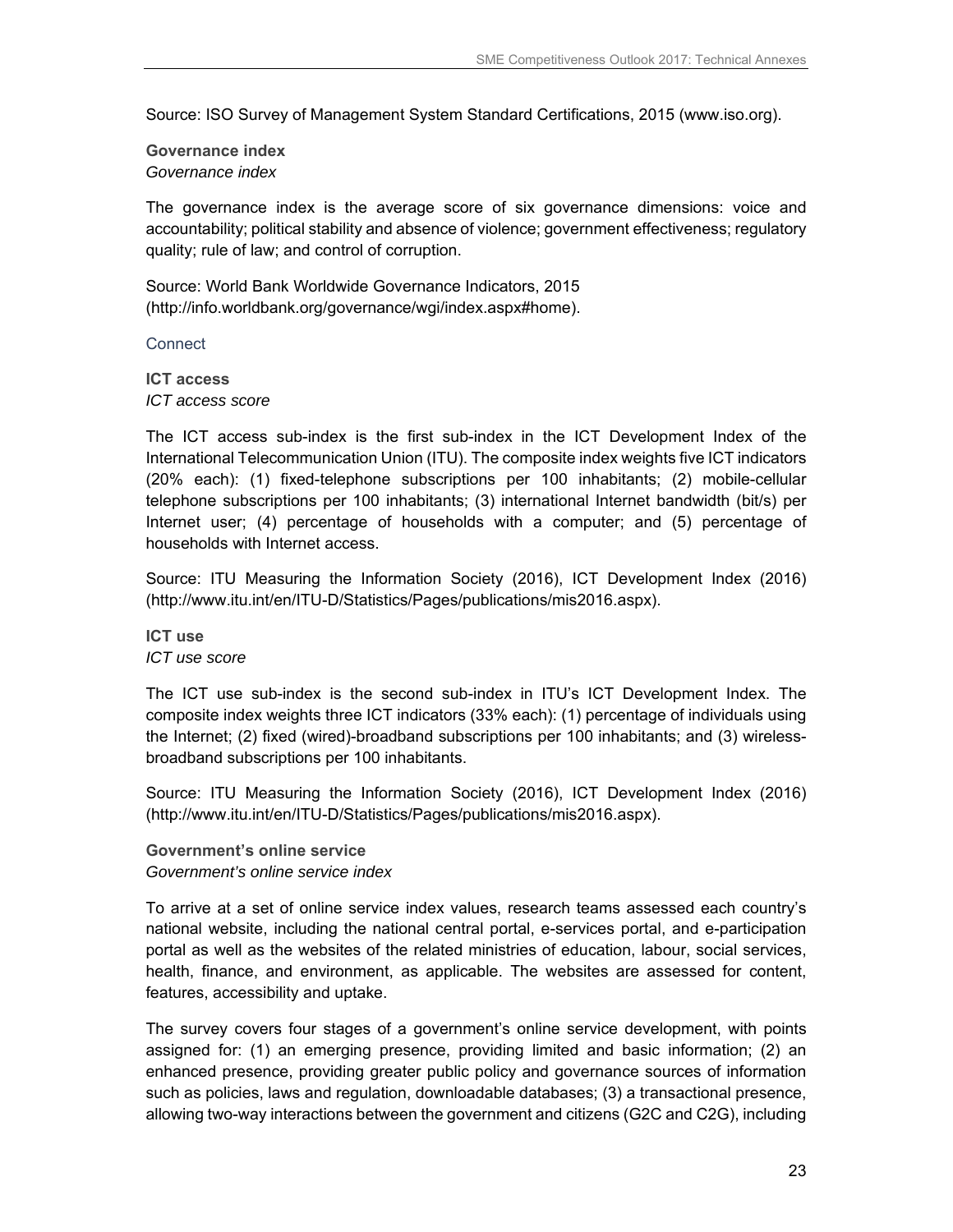paying taxes and applying for ID cards, birth certificates, passports, licence renewals, etc.; and (4) a connected presence, characterized by G2G, G2C, and C2G interactions, as well as participatory deliberative policy- and decision-making. A citizen-centric approach was followed.

Source: UNPAN e-Government Survey 2016 (http://www2.unpan.org/egovkb/).

Change

**Ease of getting credit**  Doing Business: 'Ease of getting credit' score

Doing Business measures the legal rights of borrowers and lenders with respect to secured transactions through one set of indicators and the sharing of credit information through another. The ranking is the simple average of the percentile rankings on the component indicators of the ease of getting credit index: strength of legal rights index (range 0–10) and depth of credit information index (range 0–6). The first set of indicators measures whether certain features that facilitate lending exist within the applicable collateral and bankruptcy laws. The second set measures the coverage, scope and accessibility of credit information available through credit reporting service providers such as credit bureaus or registries. The ranking of economies on the ease of getting credit is determined by sorting their distance to frontier scores for getting credit.

Source: World Bank Doing Business 2017 (www.doingbusiness.org/methodology).

**Interest rate spread**  Interest rate spread score (inverted scale)

The interest rate spread is the interest rate charged by banks on loans to private sector customers minus the interest rate paid by commercial or similar banks for demand, time, or savings deposits. The terms and conditions attached to these rates differ by country, however, limiting their comparability.

Source: World Bank, based on IMF data, International Financial Statistics and data files, 1988–2016 (http://data.worldbank.org/indicator/FR.INR.LNDP/countries).

**School life expectancy**  School life expectancy, primary to tertiary education

Total number of years of schooling that a child of a certain age can expect to receive in the future, assuming that the probability of his or her being enrolled in school at any particular age is equal to the current enrolment ratio for that age.

Source: UNESCO Institute for Statistics, 2001–2016 (http://stats.uis.unesco.org).

**Ease of starting a business**  Doing Business: 'Ease of starting a business' score

Doing Business measures the number of procedures, the time and cost for a small and medium-sized limited liability company to start up and formally operate. To make the data comparable across economies, Doing Business uses a standardized business that is 100% domestically owned, has start-up capital equivalent to 10 times income per capita, engages in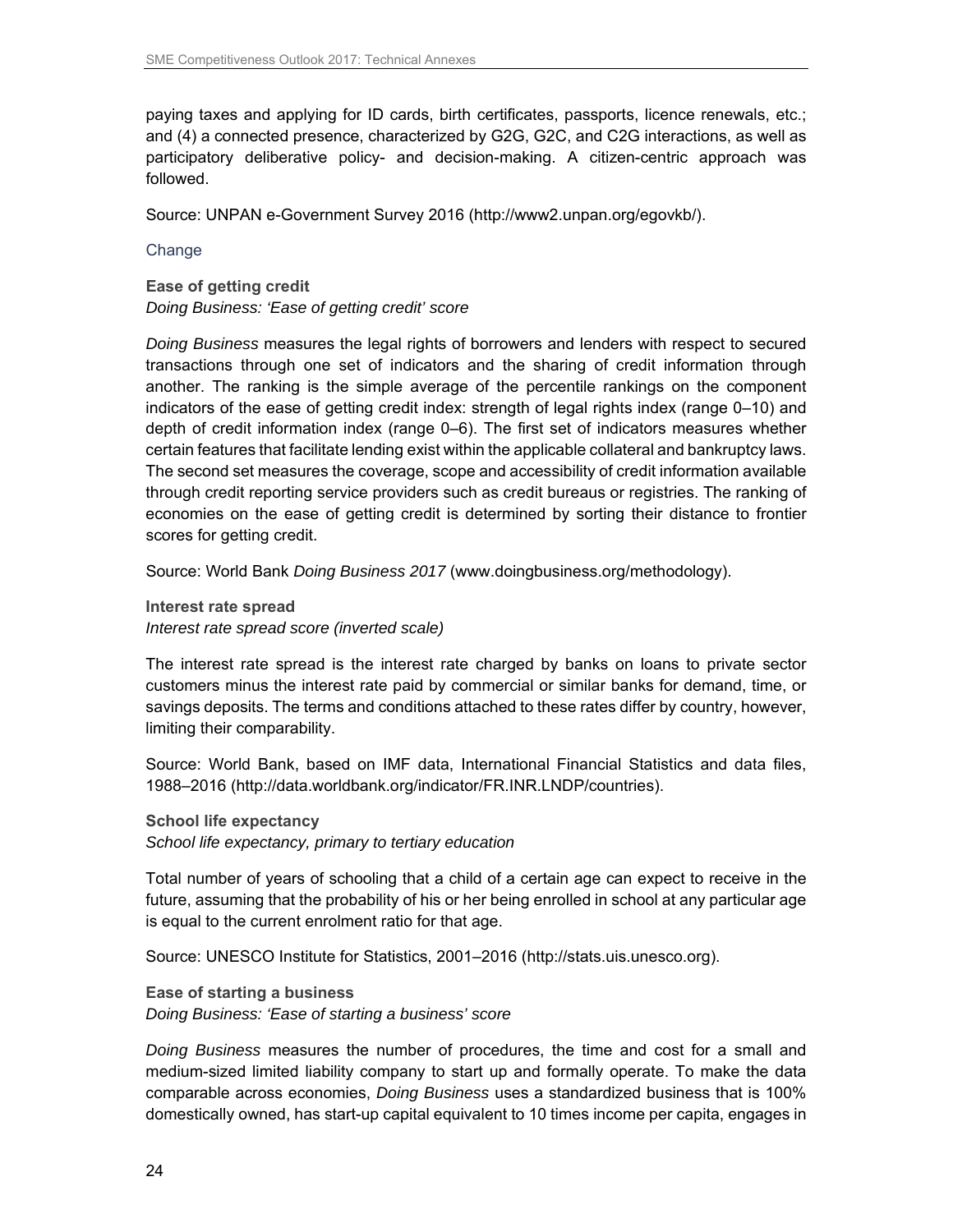general industrial or commercial activities, and employs between 10 and 50 people within the first month of operations.

Source: World Bank Doing Business 2017 (www.doingbusiness.org/methodology).

#### **Patent applications**

Resident patent applications (per million people), equivalent count by applicant's origin

Patent filings made by applicants at their home office (national or regional), also called domestic applications. Applications at regional offices are equivalent to multiple applications, one in each of the state members of those offices. Therefore, each application is multiplied by the corresponding number of member states, except for the European Patent Office and for the African Regional Intellectual Property Organization, for which designated countries are not known. In the latter case, each application is counted as one application abroad if the applicant does not reside in a member state; or as one resident and one application abroad if the applicant resides in a member state.

Source: WIPO, 2000–2015 (http://www.wipo.int/portal/en/index.html).

#### **Trademark registrations**

Resident trademark registrations (per million people), equivalent class count by applicant's origin

A trademark is a distinctive sign distinguishing certain goods or services of one undertaking from those produced or provided by other undertakings. The holder of a registered trademark has the legal right to exclusive use of the mark in relation to the products or services for which it is registered. The owner can prevent unauthorized use of the trademark, or a confusingly similar mark, used for goods or services that are identical or similar to the goods and services for which the mark is registered.

Depending on different legal systems, one trademark application may specify several classes. Technically, that trademark turns into several marks linking to different goods or services. For the reason of international comparability, one should look at the count of classes to counter systemic differences between countries.

Source: WIPO, 2004–2015, (http://www.wipo.int/portal/en/index.html).

#### **Export Potential**

#### **Exports**

Country's yearly total export value, simple average over the period 2011–2015, measured in \$ million

Source: ITC Market Analysis Tools, 2011–2015 (www.trademap.org).

#### **Value of unrealized potential exports**

Estimated value of potential additional exports for existing export product lines, measured in \$ million; based on the Export Potential Indicator (EPI); see Annex 1 above for calculations.

Source: ITC Export Potential Assessment Methodology (http://exportpotential.intracen.org).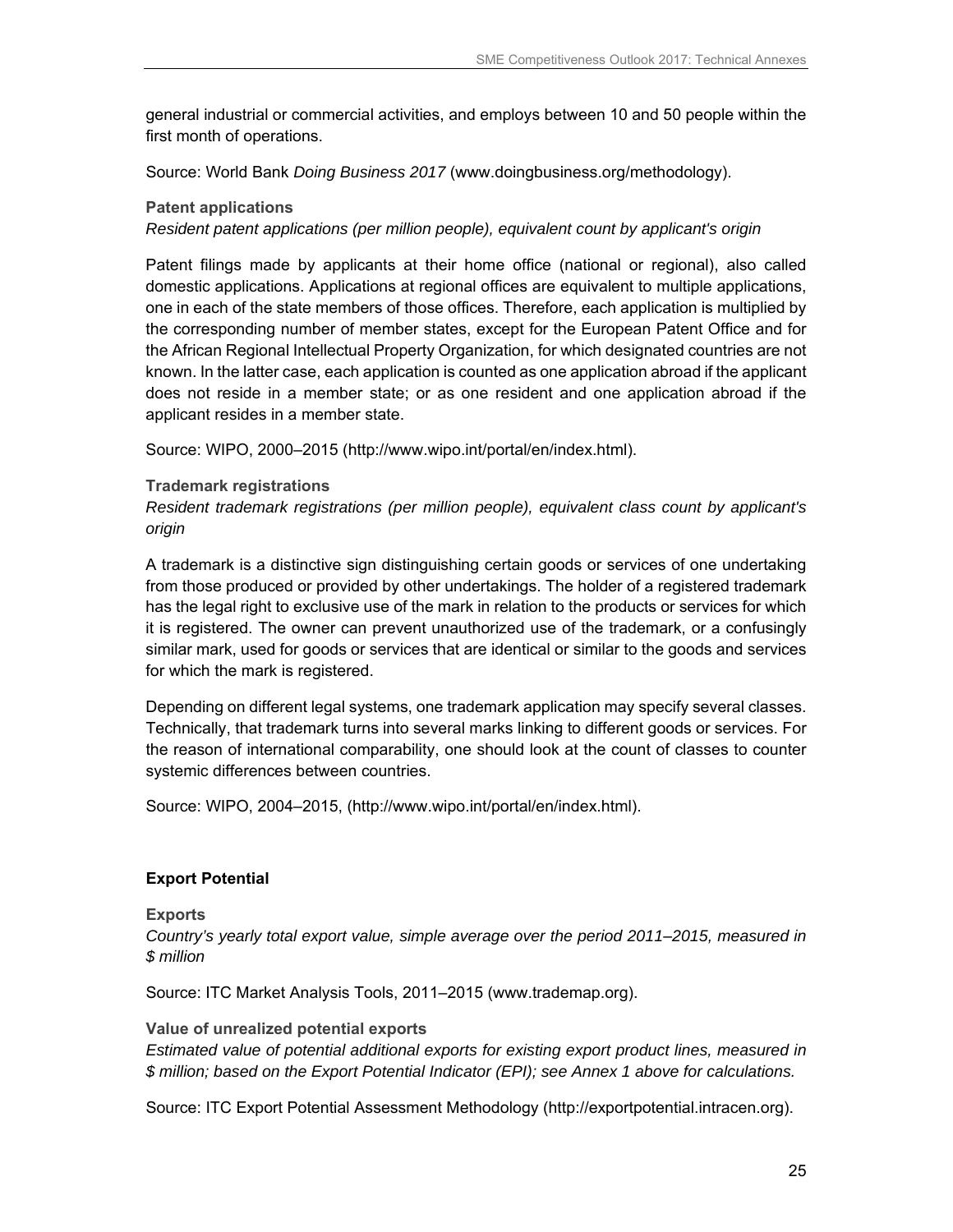#### **Price stability**

Indicator for stability of export revenue, based on the standard deviation of product-level unit values (relative to country mean)

Source: ITC calculations based on CEPII (Centre d'études prospectives et d'informations internationales) data.

#### **SME presence**

Indicator for the share of SMEs in the sector corresponding to indicated product (relative to country mean)

Source: ITC calculations based on World Bank Enterprise Surveys 2006–2016 (http://www.enterprisesurveys.org).

#### **Women employed**

Indicator for the proportion of female employment by sector corresponding to indicated product (relative to country mean)

Source: ITC calculations based on World Bank Enterprise Surveys 2006–2016 (http://www.enterprisesurveys.org).

#### **Technology**

Indicator identifying technologically advanced products. A product is technologically advanced if it is regularly exported with comparative advantage by countries that have a GDP per capita at least as high as the country itself. Source: ITC Export Potential Assessment Methodology (http://exportpotential.intracen.org).

The calculations of export potential and product diversification also include the following data. Ad-valorem tariff data is derived from the ITC Market Access Map, for the most recent year available (as of December 2015). Price elasticities are derived from GTAP.<sup>12</sup> Distances between main cities are based on CEPII GeoDist.<sup>13</sup> GDP growth projections are based on the World Economic Outlook database (October 2015). Trade unit values are derived from CEPII's Trade Unit Values Database<sup>14</sup> for years 2003-2013.

#### **Latest data availability for the SME Competitiveness Grid**

Databases used in calculating the SME Competitiveness Grid are in Table 2. Cells indicate the latest available year for each country and dababase.

Not available data is indicated as ("-".)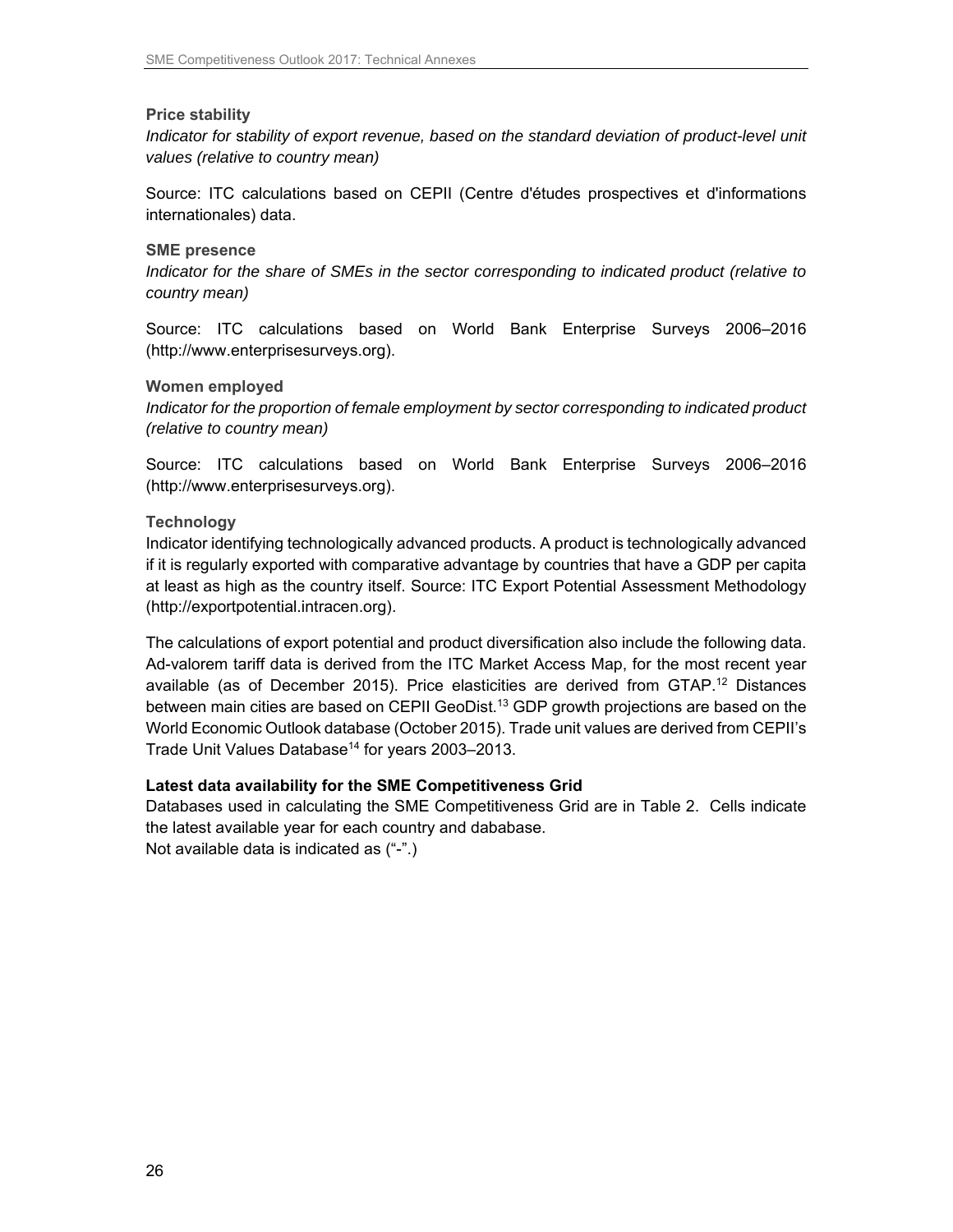| Economy                                | <b>IMF</b><br>World<br>Economic<br>Outlook | <b>ISO</b> | <b>ITC</b><br>Trade<br>Map | ITU, ICT<br>index | World<br>Bank<br>Doing<br><b>Business</b> | WB<br>Enterprise<br>Survey | <b>WEF</b><br>Executive<br>Opinion<br>Survey | <b>WIPO</b>              | Prevalence<br>of technical<br>regulations |
|----------------------------------------|--------------------------------------------|------------|----------------------------|-------------------|-------------------------------------------|----------------------------|----------------------------------------------|--------------------------|-------------------------------------------|
| Albania                                | 2016                                       | 2015       | 2015                       | 2016              | 2017                                      | 2013                       | 2017                                         | 2015                     | $\blacksquare$                            |
| Angola                                 | 2016                                       | 2015       | 2015                       | 2016              | 2017                                      | 2010                       | 2015                                         | $\blacksquare$           |                                           |
| Argentina                              | 2016                                       | 2015       | 2015                       | 2016              | 2017                                      | 2010                       | 2017                                         | 2015                     | 2012                                      |
| Armenia                                | 2016                                       | 2015       | 2015                       | 2016              | 2017                                      | 2013                       | 2017                                         | 2015                     | $\overline{\phantom{a}}$                  |
| Azerbaijan                             | 2016                                       | 2015       | 2015                       | 2016              | 2017                                      | 2013                       | 2017                                         | 2015                     |                                           |
| Bangladesh                             | 2016                                       | 2015       | 2015                       | 2016              | 2017                                      | 2013                       | 2017                                         | 2000                     |                                           |
| Barbados                               | 2016                                       | 2015       | 2015                       | 2016              | 2017                                      | 2010                       | 2017                                         | 2014                     | 2015                                      |
| Benin                                  | 2016                                       | 2015       | 2014                       | 2016              | 2017                                      | 2016                       | 2017                                         | $\overline{\phantom{a}}$ | $\overline{\phantom{a}}$                  |
| Bhutan                                 | 2016                                       | 2015       | 2015                       | 2016              | 2017                                      | 2015                       | 2017                                         | 2013                     |                                           |
| <b>Bolivia</b>                         | 2016                                       | 2015       | 2015                       | 2016              | 2017                                      | 2010                       | 2017                                         | 2014                     | 2012                                      |
| Bosnia and<br>Herzegovina              | 2016                                       | 2015       | 2015                       | 2016              | 2017                                      | 2013                       | 2017                                         | 2014                     | $\overline{\phantom{a}}$                  |
| <b>Botswana</b>                        | 2016                                       | 2015       | 2015                       | 2016              | 2017                                      | 2010                       | 2017                                         | 2014                     | $\blacksquare$                            |
| <b>Brazil</b>                          | 2016                                       | 2015       | 2015                       | 2016              | 2017                                      | 2009                       | 2017                                         | 2015                     | 2012                                      |
| <b>Bulgaria</b>                        | 2016                                       | 2015       | 2015                       | 2016              | 2017                                      | 2013                       | 2017                                         | 2015                     | 2012                                      |
| <b>Burkina</b><br>Faso                 | 2016                                       | 2015       | 2014                       | 2016              | 2017                                      | 2009                       | 2015                                         | $\blacksquare$           | 2010                                      |
| Burundi                                | 2016                                       | 2015       | 2014                       | 2016              | 2017                                      | 2014                       | 2017                                         | $\blacksquare$           | $\overline{\phantom{a}}$                  |
| Cabo Verde                             | 2016                                       | 2015       | 2015                       | 2016              | 2017                                      | 2009                       | 2017                                         | $\overline{\phantom{m}}$ |                                           |
| Cambodia                               | 2016                                       | 2015       | 2015                       | 2016              | 2017                                      | 2016                       | 2017                                         | $\overline{\phantom{a}}$ | $\blacksquare$                            |
| Cameroon                               | 2016                                       | 2015       | 2013                       | 2016              | 2017                                      | 2016                       | 2017                                         | $\overline{\phantom{a}}$ | 2015                                      |
| Chad                                   | 2016                                       | 2015       | 2009                       | 2016              | 2017                                      | 2009                       | 2017                                         | $\blacksquare$           | $\overline{\phantom{a}}$                  |
| Chile                                  | 2016                                       | 2015       | 2015                       | 2016              | 2017                                      | 2010                       | 2017                                         | 2015                     | 2012                                      |
| China                                  | 2016                                       | 2015       | 2015                       | 2016              | 2017                                      | 2012                       | 2017                                         | 2015                     | 2012                                      |
| Colombia                               | 2016                                       | 2015       | 2015                       | 2016              | 2017                                      | 2010                       | 2017                                         | 2015                     | 2012                                      |
| Costa Rica                             | 2016                                       | 2015       | 2015                       | 2016              | 2017                                      | 2010                       | 2017                                         | 2015                     | 2012                                      |
| Côte d'Ivoire                          | 2016                                       | 2015       | 2014                       | 2016              | 2017                                      | 2016                       | 2017                                         | 2012                     | 2012                                      |
| Croatia                                | 2016                                       | 2015       | 2015                       | 2016              | 2017                                      | 2013                       | 2017                                         | 2015                     | 2012                                      |
| Czech<br>Republic                      | 2016                                       | 2015       | 2015                       | 2016              | 2017                                      | 2013                       | 2017                                         | 2015                     | 2012                                      |
| Democratic<br>Republic of<br>the Congo | 2016                                       | 2015       | 2014                       | 2016              | 2017                                      | 2013                       | 2017                                         | $\blacksquare$           | $\blacksquare$                            |
| Dominican<br>Republic                  | 2016                                       | 2015       | 2015                       | 2016              | 2017                                      | 2010                       | 2017                                         | 2015                     | $\blacksquare$                            |
| Ecuador                                | 2016                                       | 2015       | 2015                       | 2016              | 2017                                      | 2010                       | 2017                                         | 2006                     | 2012                                      |
| Egypt                                  | 2014                                       | 2015       | 2015                       | 2016              | 2017                                      | 2013                       | 2017                                         | 2014                     | 2016                                      |
| El Salvador                            | 2016                                       | 2015       | 2015                       | 2016              | 2017                                      | 2016                       | 2017                                         | 2015                     | $\overline{\phantom{a}}$                  |
| Estonia                                | 2016                                       | 2015       | 2015                       | 2016              | 2017                                      | 2013                       | 2017                                         | 2015                     | 2012                                      |
| Ethiopia                               | 2016                                       | 2015       | 2015                       | 2016              | 2017                                      | 2015                       | 2017                                         | $\frac{1}{2}$            | $\blacksquare$                            |
| Gabon                                  | 2016                                       | 2015       | 2014                       | 2016              | 2017                                      | 2009                       | 2017                                         | $\blacksquare$           | $\blacksquare$                            |

#### **Table 2 Data availability for the SME Competitiveness Grid**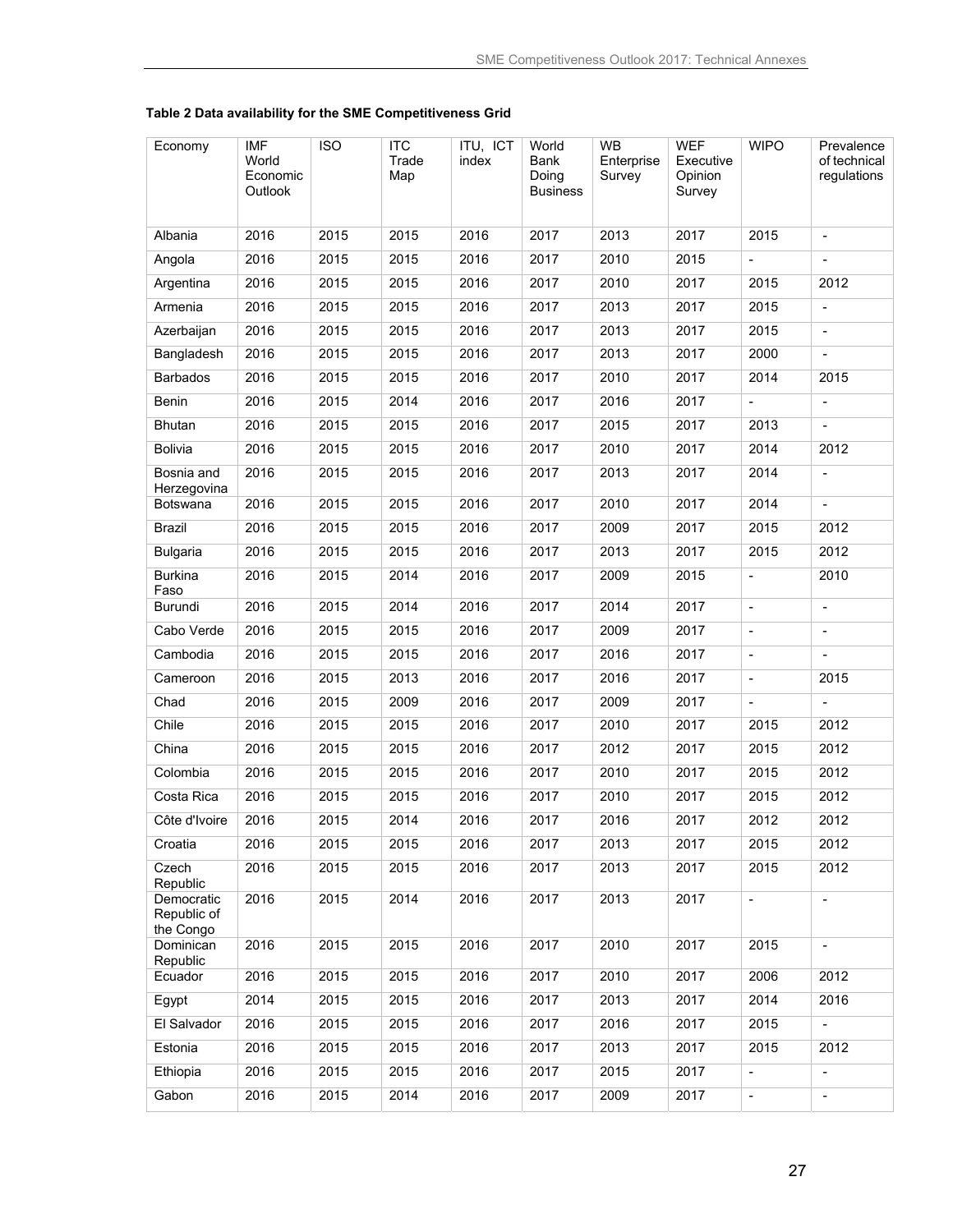| Gambia                                    | 2016 | 2015 | 2013 | 2016 | 2017 | 2006 | 2017 | $\blacksquare$           | $\overline{\phantom{a}}$ |
|-------------------------------------------|------|------|------|------|------|------|------|--------------------------|--------------------------|
| Georgia                                   | 2016 | 2015 | 2015 | 2016 | 2017 | 2013 | 2017 | 2015                     |                          |
| Ghana                                     | 2016 | 2015 | 2015 | 2016 | 2017 | 2013 | 2017 | $\overline{\phantom{a}}$ | $\blacksquare$           |
| Guatemala                                 | 2016 | 2015 | 2015 | 2016 | 2017 | 2010 | 2017 | 2014                     | 2012                     |
| Guinea                                    | 2016 | 2015 | 2013 | 2016 | 2017 | 2016 | 2016 | $\blacksquare$           |                          |
| Guyana                                    | 2016 | 2015 | 2014 | 2016 | 2017 | 2010 | 2016 | $\overline{\phantom{a}}$ | 2015                     |
| Honduras                                  | 2016 | 2015 | 2015 | 2016 | 2017 | 2010 | 2017 | 2013                     | $\blacksquare$           |
| Hungary                                   | 2016 | 2015 | 2015 | 2016 | 2017 | 2013 | 2017 | 2015                     | 2012                     |
| India                                     | 2016 | 2015 | 2015 | 2016 | 2017 | 2014 | 2017 | 2015                     | 2016                     |
| Indonesia                                 | 2016 | 2015 | 2015 | 2016 | 2017 | 2015 | 2017 | 2015                     | ÷.                       |
| Israel                                    | 2016 | 2015 | 2015 | 2016 | 2017 | 2013 | 2017 | 2015                     | 2016                     |
| Jamaica                                   | 2016 | 2015 | 2015 | 2016 | 2017 | 2010 | 2017 | 2015                     | 2015                     |
| Jordan                                    | 2016 | 2015 | 2015 | 2016 | 2017 | 2013 | 2017 | 2015                     | 2016                     |
| Kazakhstan                                | 2016 | 2015 | 2015 | 2016 | 2017 | 2013 | 2017 | 2015                     | 2012                     |
| Kenya                                     | 2016 | 2015 | 2015 | 2016 | 2017 | 2013 | 2017 | 2015                     |                          |
| Kyrgyzstan                                | 2016 | 2015 | 2015 | 2016 | 2017 | 2013 | 2017 | 2015                     | $\overline{\phantom{a}}$ |
| Lao<br>People's<br>Democratic<br>Republic | 2016 | 2015 | 2015 | 2016 | 2017 | 2016 | 2017 | $\overline{\phantom{a}}$ | $\overline{\phantom{a}}$ |
| Latvia                                    | 2016 | 2015 | 2015 | 2016 | 2017 | 2013 | 2017 | 2015                     | 2012                     |
| Lebanon                                   | 2016 | 2015 | 2014 | 2016 | 2017 | 2013 | 2017 | 2015                     | 2016                     |
| Lesotho                                   | 2016 | 2015 | 2014 | 2016 | 2017 | 2016 | 2017 | $\overline{\phantom{a}}$ | $\blacksquare$           |
| Liberia                                   | 2016 | 2015 | 2015 | 2016 | 2017 | 2009 | 2017 | $\blacksquare$           | $\overline{\phantom{a}}$ |
| Lithuania                                 | 2016 | 2015 | 2015 | 2016 | 2017 | 2013 | 2017 | 2015                     | 2012                     |
| Madagascar                                | 2016 | 2015 | 2015 | 2016 | 2017 | 2013 | 2017 | 2008                     | 2011                     |
| Malawi                                    | 2016 | 2015 | 2015 | 2016 | 2017 | 2014 | 2017 |                          | 2011                     |
| Malaysia                                  | 2016 | 2015 | 2015 | 2016 | 2017 | 2015 | 2017 | 2015                     | $\overline{\phantom{a}}$ |
| Mali                                      | 2016 | 2015 | 2014 | 2016 | 2017 | 2016 | 2017 | $\blacksquare$           |                          |
| Mauritania                                | 2016 | 2015 | 2014 | 2016 | 2017 | 2014 | 2017 | $\blacksquare$           | 2015                     |
| <b>Mauritius</b>                          | 2016 | 2015 | 2015 | 2016 | 2017 | 2009 | 2017 | 2015                     | 2011                     |
| Mexico                                    | 2016 | 2015 | 2015 | 2016 | 2017 | 2010 | 2017 | 2015                     | 2012                     |
| Mongolia                                  | 2016 | 2015 | 2015 | 2016 | 2017 | 2013 | 2017 | 2015                     | $\blacksquare$           |
| Montenegro                                | 2016 | 2015 | 2015 | 2016 | 2017 | 2013 | 2017 | 2015                     |                          |
| Morocco                                   | 2016 | 2015 | 2015 | 2016 | 2017 | 2013 | 2017 | 2015                     | 2016                     |
| Mozambique                                | 2016 | 2015 | 2015 | 2016 | 2017 | 2007 | 2017 | 2015                     | $\overline{\phantom{0}}$ |
| Myanmar                                   | 2016 | 2015 | 2014 | 2016 | 2017 | 2014 | 2016 | $\overline{\phantom{a}}$ | $\overline{\phantom{a}}$ |
| Namibia                                   | 2016 | 2015 | 2015 | 2016 | 2017 | 2014 | 2017 |                          | 2011                     |
| Nepal                                     | 2016 | 2015 | 2015 | 2016 | 2017 | 2013 | 2017 | 2013                     | 2012                     |
| Nicaragua                                 | 2016 | 2015 | 2015 | 2016 | 2017 | 2010 | 2017 | 2013                     | $\overline{\phantom{a}}$ |
| Nigeria                                   | 2016 | 2015 | 2015 | 2016 | 2017 | 2014 | 2017 | $\blacksquare$           | $\blacksquare$           |
| Pakistan                                  | 2016 | 2015 | 2015 | 2016 | 2017 | 2013 | 2017 | 2015                     | 2016                     |
| Panama                                    | 2016 | 2015 | 2015 | 2016 | 2017 | 2010 | 2017 | 2015                     | $\blacksquare$           |
| Paraguay                                  | 2016 | 2015 | 2015 | 2016 | 2017 | 2010 | 2017 | 2010                     | 2012                     |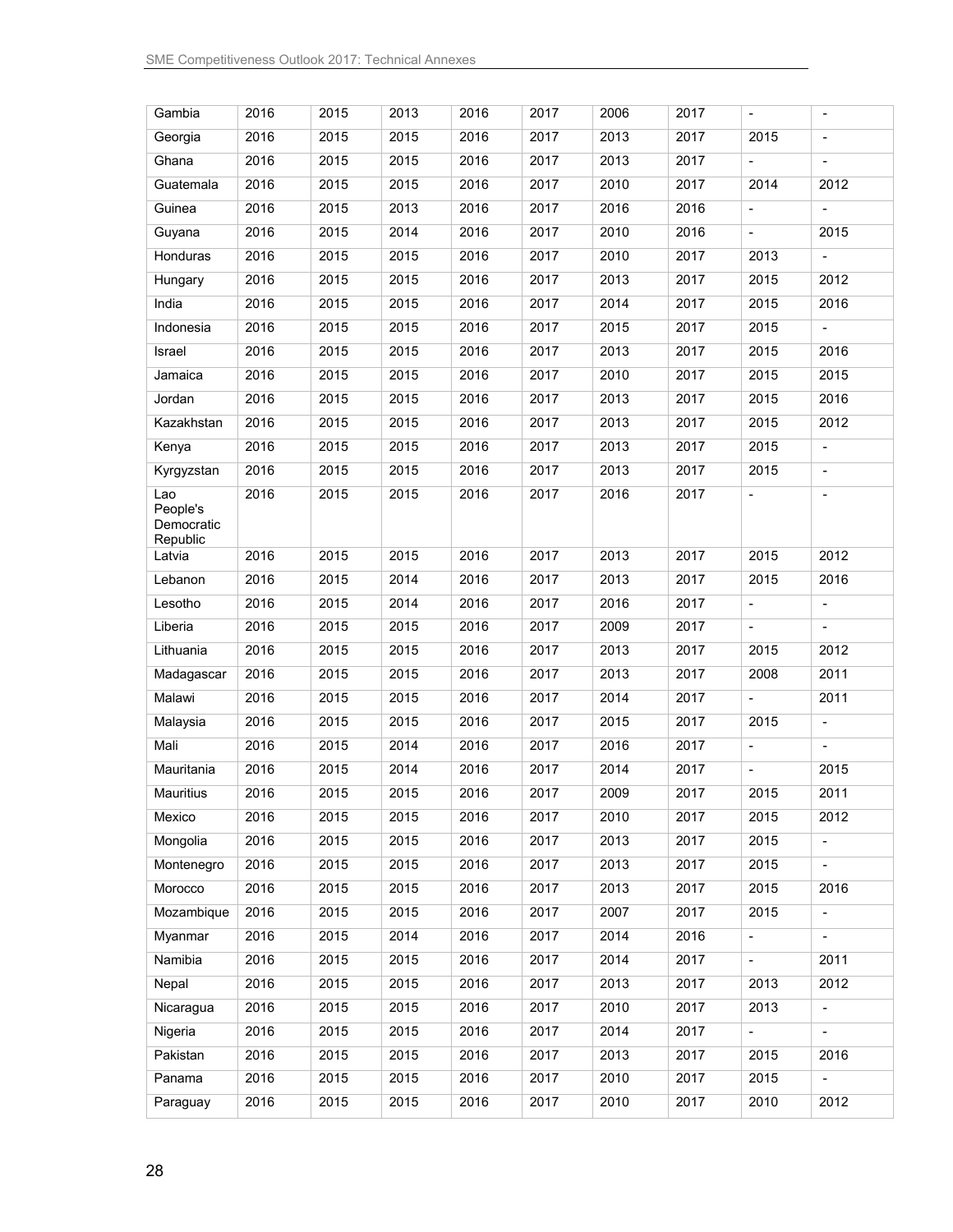| Peru                                                | 2016 | 2015           | 2015 | 2016                     | 2017 | 2010 | 2017 | 2015                         | 2012                     |
|-----------------------------------------------------|------|----------------|------|--------------------------|------|------|------|------------------------------|--------------------------|
| Philippines                                         | 2016 | 2015           | 2015 | 2016                     | 2017 | 2015 | 2017 | 2015                         | 2008                     |
| Poland                                              | 2016 | 2015           | 2015 | 2016                     | 2017 | 2013 | 2017 | 2015                         | 2012                     |
| Republic of<br>Moldova                              | 2016 | 2015           | 2015 | 2016                     | 2017 | 2013 | 2017 | 2015                         | $\overline{\phantom{a}}$ |
| Romania                                             | 2016 | 2015           | 2015 | 2016                     | 2017 | 2013 | 2017 | 2015                         | 2012                     |
| Russian<br>Federation                               | 2016 | 2015           | 2015 | 2016                     | 2017 | 2012 | 2017 | 2015                         | 2009                     |
| Rwanda                                              | 2016 | 2015           | 2015 | 2016                     | 2017 | 2011 | 2017 | 2012                         | 2011                     |
| Senegal                                             | 2016 | 2015           | 2014 | 2016                     | 2017 | 2014 | 2017 | $\overline{\phantom{a}}$     | 2011                     |
| Serbia                                              | 2016 | 2015           | 2015 | 2016                     | 2017 | 2013 | 2017 | 2015                         | $\overline{\phantom{a}}$ |
| Sierra Leone                                        | 2016 | 2015           | 2014 | $\blacksquare$           | 2017 | 2009 | 2017 | $\qquad \qquad \blacksquare$ | $\blacksquare$           |
| Slovakia                                            | 2016 | 2015           | 2015 | 2016                     | 2017 | 2013 | 2017 | 2015                         | 2012                     |
| Slovenia                                            | 2016 | 2015           | 2015 | 2016                     | 2017 | 2013 | 2017 | 2011                         | 2012                     |
| South Africa                                        | 2016 | 2015           | 2015 | 2016                     | 2017 | 2007 | 2017 | 2015                         |                          |
| Sri Lanka                                           | 2016 | 2015           | 2015 | 2016                     | 2017 | 2011 | 2017 | 2015                         | 2016                     |
| Suriname                                            | 2016 | 2015           | 2015 | 2016                     | 2017 | 2010 | 2015 | $\blacksquare$               | 2015                     |
| Swaziland                                           | 2016 | 2015           | 2015 | 2016                     | 2017 | 2016 | 2016 | $\overline{\phantom{a}}$     | $\blacksquare$           |
| Sweden                                              | 2016 | 2015           | 2015 | 2016                     | 2017 | 2014 | 2017 | 2015                         | 2012                     |
| Tajikistan                                          | 2016 | 2015           | 2015 | $\overline{\phantom{a}}$ | 2017 | 2013 | 2017 | 2012                         | $\blacksquare$           |
| Thailand                                            | 2016 | 2015           | 2015 | 2016                     | 2017 | 2016 | 2017 | 2014                         | $\overline{\phantom{a}}$ |
| Macedonia,<br>the Former<br>Yugoslav<br>Republic of | 2016 | 2015           | 2015 | 2016                     | 2017 | 2013 | 2017 | 2013                         | $\blacksquare$           |
| Timor-Leste                                         | 2016 | $\blacksquare$ | 2015 | 2016                     | 2017 | 2015 | 2015 | $\blacksquare$               | $\blacksquare$           |
| Trinidad and<br>Tobago                              | 2016 | 2015           | 2011 | 2016                     | 2017 | 2010 | 2017 | 2015                         | 2015                     |
| Tunisia                                             | 2016 | 2015           | 2015 | 2016                     | 2017 | 2013 | 2017 | 2015                         | 2016                     |
| <b>Turkey</b>                                       | 2016 | 2015           | 2015 | 2016                     | 2017 | 2013 | 2017 | 2015                         | 2016                     |
| Uganda                                              | 2016 | 2015           | 2015 | 2016                     | 2017 | 2013 | 2017 | $\overline{\phantom{0}}$     | $\overline{\phantom{a}}$ |
| Ukraine                                             | 2016 | 2015           | 2015 | 2016                     | 2017 | 2013 | 2017 | 2015                         |                          |
| Tanzania,<br>United<br>Republic of                  | 2016 | 2015           | 2015 | 2016                     | 2017 | 2013 | 2017 | $\blacksquare$               | $\blacksquare$           |
| Uruguay                                             | 2016 | 2015           | 2015 | 2016                     | 2017 | 2010 | 2017 | 2015                         | 2012                     |
| Venezuela                                           | 2016 | 2015           | 2015 | 2016                     | 2017 | 2010 | 2017 | 2011                         | 2012                     |
| Viet Nam                                            | 2016 | 2015           | 2015 | 2016                     | 2017 | 2015 | 2017 | 2015                         | $\overline{\phantom{a}}$ |
| Yemen                                               | 2016 | 2015           | 2014 | 2016                     | 2017 | 2013 | 2017 | 2014                         | $\overline{\phantom{a}}$ |
| Zambia                                              | 2016 | 2015           | 2014 | 2016                     | 2017 | 2013 | 2017 | 2014                         | $\blacksquare$           |
| Zimbabwe                                            | 2016 | 2015           | 2012 | 2016                     | 2017 | 2011 | 2017 | 2015                         | $\blacksquare$           |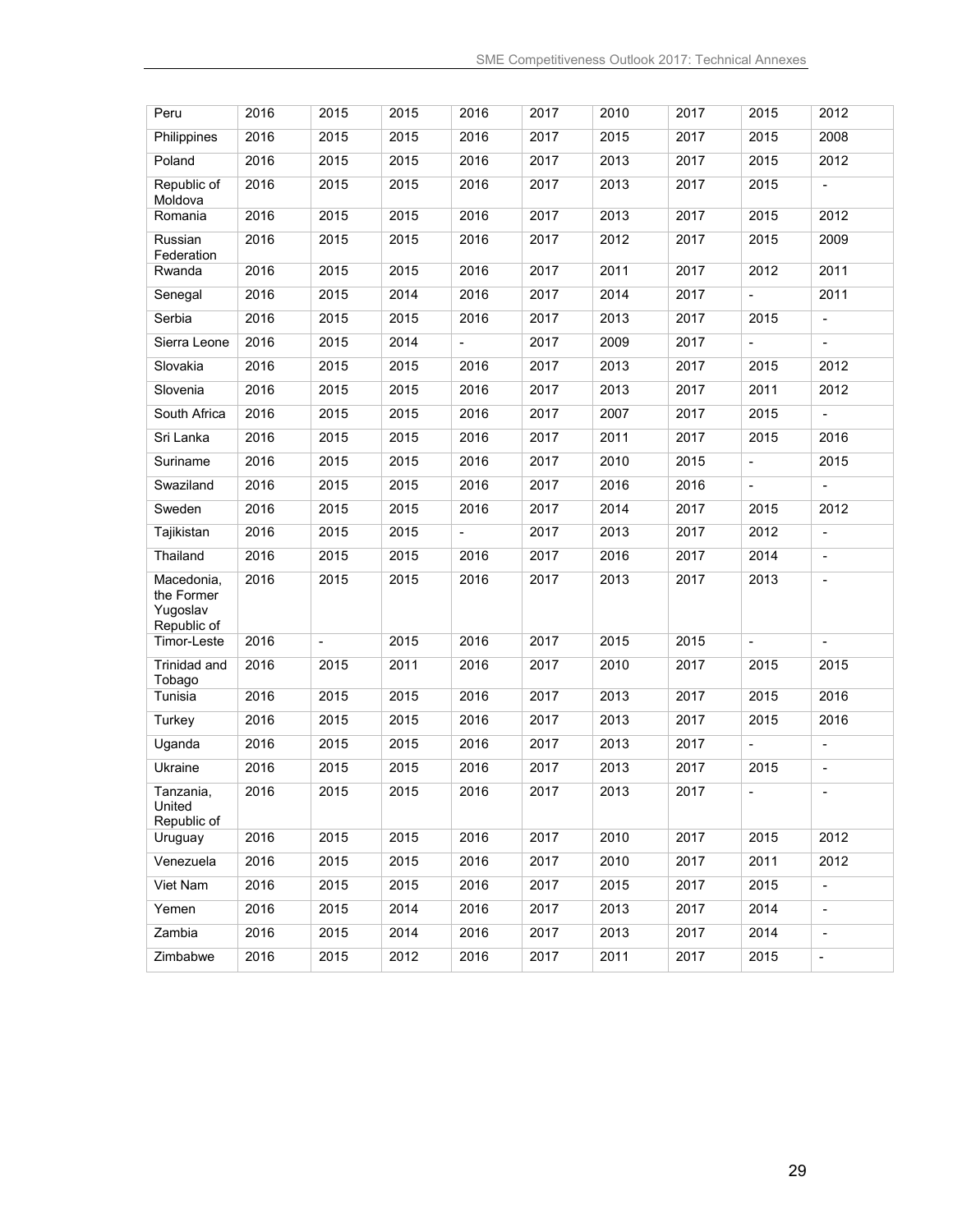# ANNEX 3 LISTED COUNTRIES AND COMPOSITION OF REGIONS

The SME Competitiveness sample does not cover all countries in the five regions. For example, in Europe, the data is mainly available for countries in Central and Eastern Europe; in the Americas, the sample covers Latin America and the Caribbean; in Asia, the sample does not include Japan or the Republic of Korea. Data for Oceania is not available.

This section lists all 109 countries that were included in the calculations of the SME Competitiveness Grid, grouped following the United Nations' definition of geographic regions15. It also shows whether countries are least developed countries (LDCs), landlocked developing countries (LLDCs), small island developing States (SIDS), and/or belong to the Organisation for Economic Co-operation and Development (OECD). The 50 countries, which are included in the country profiles, are indicated in bold.

## **Africa**

**Table 3 Countries covered in Africa Country** 

| Country                          | Group       |
|----------------------------------|-------------|
| Angola                           | <b>LDC</b>  |
| Benin                            | LDC         |
| <b>Botswana</b>                  | <b>LLDC</b> |
| <b>Burkina Faso</b>              | LDC, LLDC   |
| <b>Burundi</b>                   | LDC, LLDC   |
| Cabo Verde                       | <b>SIDS</b> |
| Cameroon                         |             |
| Chad                             | LDC, LLDC   |
| Côte d'Ivoire                    |             |
| Democratic Republic of the Congo | LDC         |
| Egypt                            |             |
| Ethiopia                         | LDC, LLDC   |
| Gabon                            |             |
| Gambia                           | LDC         |
| Ghana                            |             |
| <b>Guinea</b>                    | LDC         |
| Kenya                            |             |
| Lesotho                          | LDC, LLDC   |
| Liberia                          | LDC         |
| Madagascar                       | <b>LDC</b>  |
| <b>Malawi</b>                    | LDC, LLDC   |
| Mali                             | LDC, LLDC   |
| Mauritania                       | LDC         |
| <b>Mauritius</b>                 | <b>SIDS</b> |
| <b>Morocco</b>                   |             |
| Mozambique                       | LDC         |
| <b>Namibia</b>                   |             |
| <b>Nigeria</b>                   |             |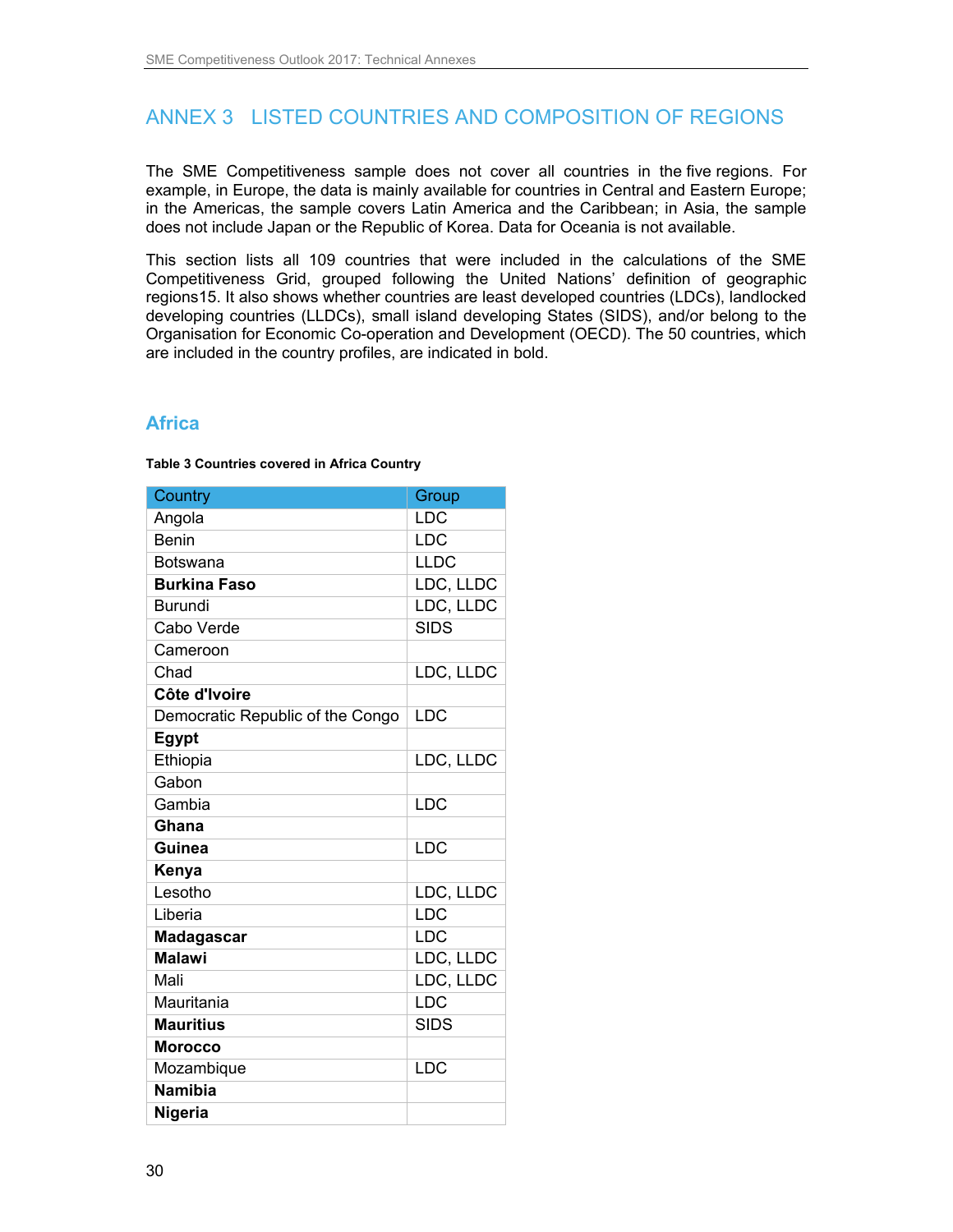| LDC, LLDC   |
|-------------|
| <b>LDC</b>  |
| <b>LDC</b>  |
|             |
| <b>LLDC</b> |
|             |
| LDC, LLDC   |
| LDC         |
| LDC, LLDC   |
| <b>LLDC</b> |
|             |

**Note**: Countries indicated in bold are included in the country profiles.

## **Americas**

**Table 4 Countries covered in Americas** 

| Country                    | Group       |
|----------------------------|-------------|
| Argentina                  |             |
| <b>Barbados</b>            | <b>SIDS</b> |
| <b>Bolivia</b>             | <b>LLDC</b> |
| <b>Brazil</b>              |             |
| <b>Chile</b>               | OECD        |
| Colombia                   |             |
| <b>Costa Rica</b>          |             |
| Dominican Republic         | <b>SIDS</b> |
| <b>Ecuador</b>             |             |
| El Salvador                |             |
| Guatemala                  |             |
| Guyana                     | <b>SIDS</b> |
| Honduras                   |             |
| Jamaica                    | <b>SIDS</b> |
| <b>Mexico</b>              | <b>OECD</b> |
| Nicaragua                  |             |
| Panama                     |             |
| Paraguay                   | <b>LLDC</b> |
| Peru                       |             |
| Suriname                   | <b>SIDS</b> |
| <b>Trinidad and Tobago</b> | <b>SIDS</b> |
| <b>Uruguay</b>             |             |
| Venezuela                  |             |

**Note**: Countries indicated in bold are included in the country profiles.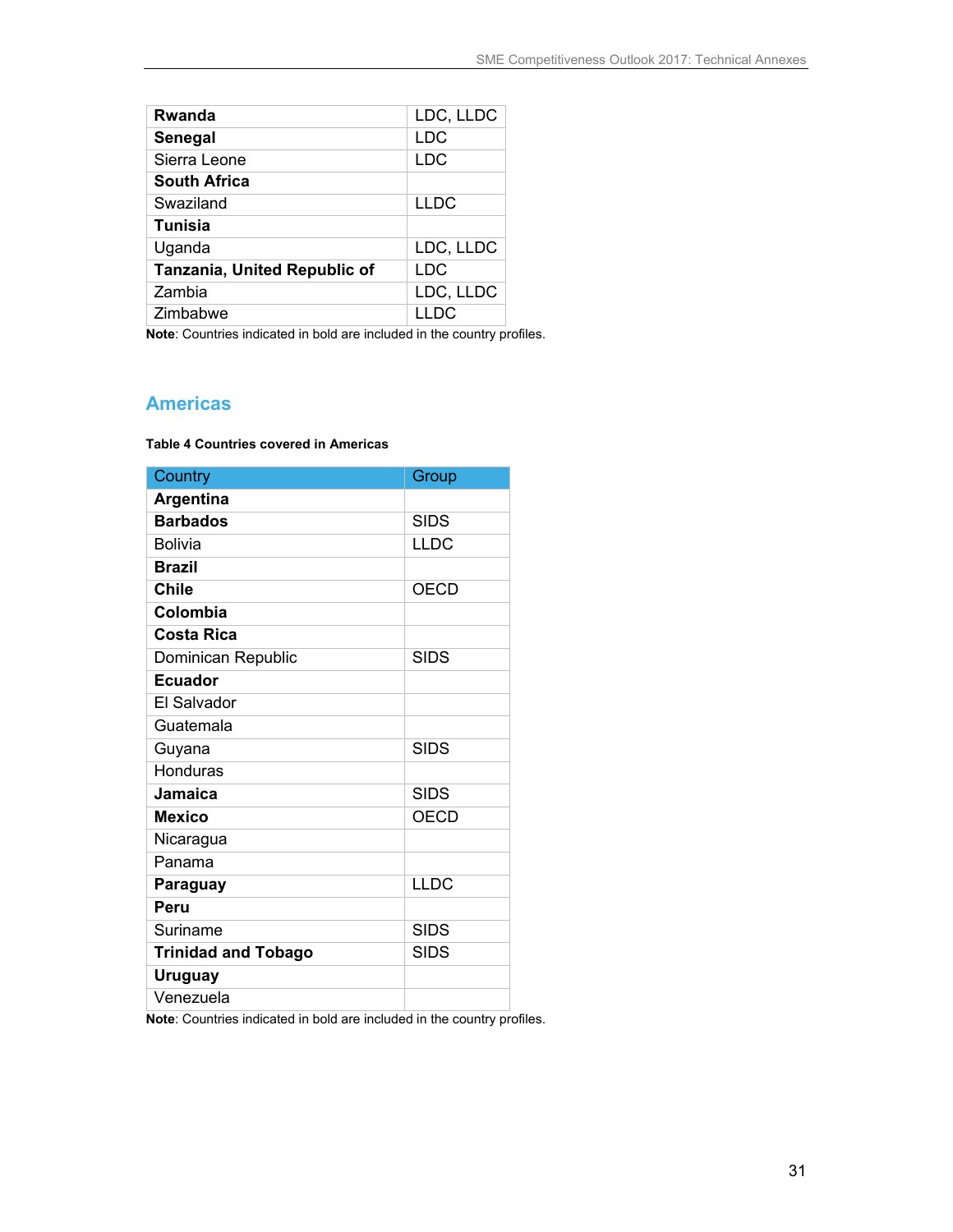## **Asia**

#### **Table 5 Countries covered in Asia**

| Country                          | Group       |
|----------------------------------|-------------|
| Armenia                          | <b>LLDC</b> |
| Azerbaijan                       | <b>LLDC</b> |
| <b>Bangladesh</b>                | <b>LDC</b>  |
| <b>Bhutan</b>                    | LDC, LLDC   |
| Cambodia                         | LDC         |
| China                            |             |
| Georgia                          |             |
| India                            |             |
| <b>Indonesia</b>                 |             |
| Israel                           | <b>OECD</b> |
| Jordan                           |             |
| <b>Kazakhstan</b>                | <b>LLDC</b> |
| Kyrgyzstan                       | <b>LLDC</b> |
| Lao People's Democratic Republic | LDC, LLDC   |
| Lebanon                          |             |
| <b>Malaysia</b>                  |             |
| Mongolia                         | <b>LLDC</b> |
| Myanmar                          | <b>LDC</b>  |
| <b>Nepal</b>                     | LDC, LLDC   |
| Pakistan                         |             |
| Philippines                      |             |
| <b>Sri Lanka</b>                 |             |
| Tajikistan                       | <b>LLDC</b> |
| <b>Thailand</b>                  |             |
| <b>Timor-Leste</b>               | LDC, SIDS   |
| <b>Turkey</b>                    | <b>OECD</b> |
| <b>Viet Nam</b>                  |             |
| Yemen                            | <b>LDC</b>  |
|                                  |             |

**Note**: Countries indicated in bold are included in the country profiles.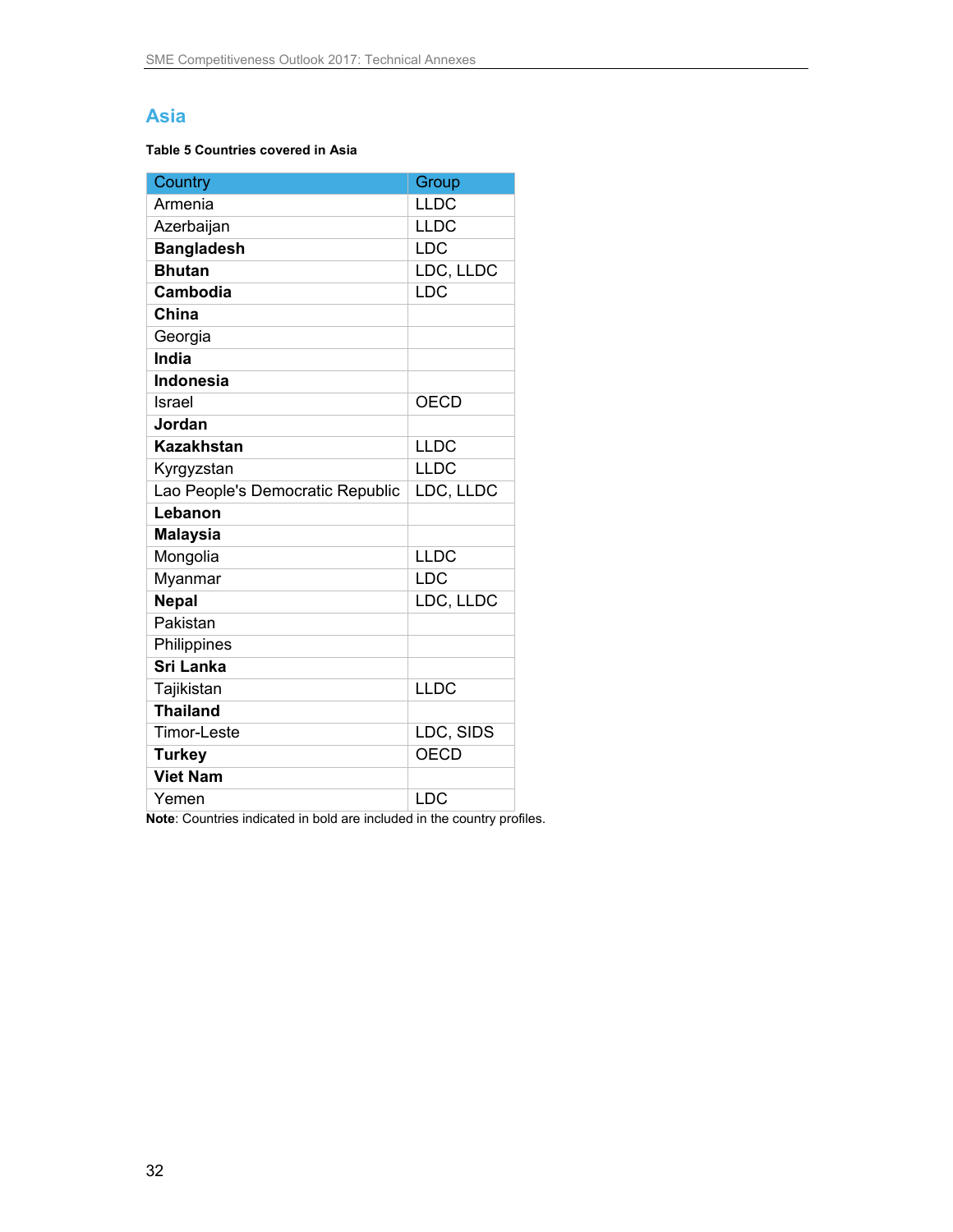## **Europe**

**Table 6 Countries covered in Europe** 

| Country                        | Group       |
|--------------------------------|-------------|
| Albania                        |             |
| Bosnia and Herzegovina         |             |
| <b>Bulgaria</b>                |             |
| Croatia                        |             |
| <b>Czech Republic</b>          | <b>OECD</b> |
| Estonia                        | <b>OECD</b> |
| <b>Hungary</b>                 | <b>OECD</b> |
| Latvia                         | <b>OECD</b> |
| Lithuania                      |             |
| Montenegro                     |             |
| <b>Poland</b>                  | <b>OECD</b> |
| Republic of Moldova            | <b>LLDC</b> |
| Romania                        |             |
| <b>Russian Federation</b>      |             |
| Serbia                         |             |
| Slovakia                       | <b>OECD</b> |
| Slovenia                       | <b>OECD</b> |
| Sweden                         | <b>OECD</b> |
| Macedonia, the Former Yugoslav | <b>LLDC</b> |
| Republic of                    |             |
| <b>Ukraine</b>                 |             |

**Note**: Countries indicated in bold are included in the country profiles.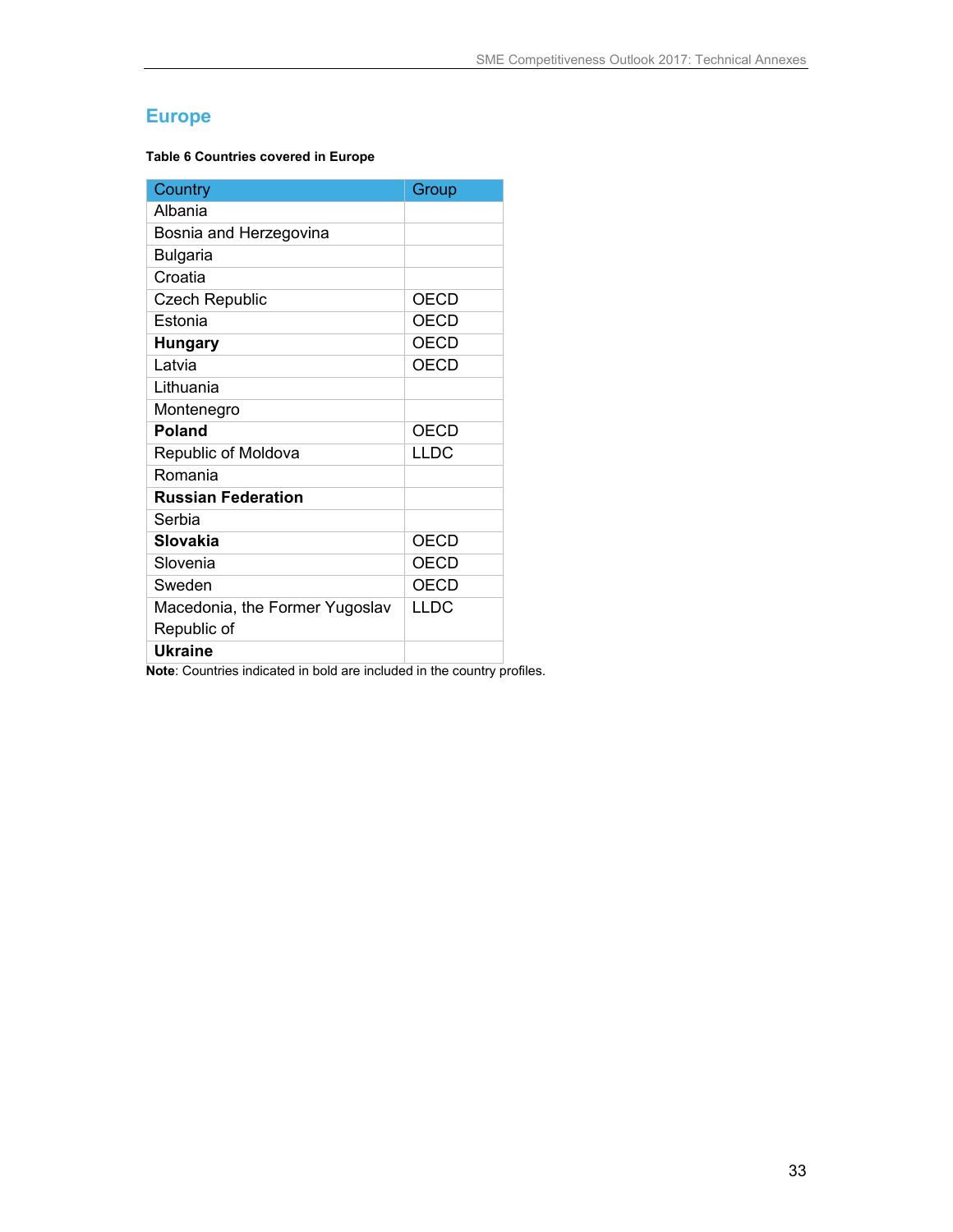-

1 Yvan Decreux and Julia Spies, "Export Potential Assessments – A Methodology to Identify (New) Export Opportunities for Developing Countries," Mimeo, 2015.

2 "Current" refers to averages computed over the period 2011-2015.

<sup>3</sup> In line with gravity literature, the income elasticity of imports per capita  $\alpha_{dc}$  is on average less than one because fast growing countries gain market shares in their own markets. The intercept  $\beta_{dc}$ reflects chapter-specific trends.

4 An exhaustive list of products can be found on http://exportpotential.intracen.org. To receive information for other products or a more detailed and customized analysis, please contact marketanalysis@intracen.org.

5 Cesar Hidalgo et al., "The Product Space Conditions the Development of Nations," Science, no. 317 (2007): 482–87.

6 Unit values are sourced from Trade Unit Values (TUV) database of CEPII (Centre d'Etudes Prospectives et d'Informations Internationales), available at http://www.cepii.fr/cepii/en/bdd\_modele/presentation.asp?id=2

 $7$  Export potential is ranked in descending order.

<sup>8</sup> Cesar Hidalgo and Ricardo Hausmann, "The Building Blocks of Economic Complexity," Proceedings of the National Academy of Sciences of the United States of America 106, no. 26 (2009): 10570–75.

9 See Chapter 9 of the SME Competitiveness Outlook 2015: Compete, Connect and Change for Inclusive Growth (ITC,2015) for a more elaborate discussion on the definition of firm competitiveness

10 World Bank (2009). Enterprise Survey and Indicator Surveys—Sampling Methodology. Washington, D.C. Available at

http://www.enterprisesurveys.org/~/media/GIAWB/EnterpriseSurveys/Documents/Methodology/Sampl ing\_Note.pdf.

<sup>11</sup> Details of the survey methodology used to construct the LPI can be found in Jean-François Arvis et al., Connecting to Compete 2014: Trade Logistics in the Global Economy (The World Bank, 2014).

<sup>12</sup> Thomas Hertel et al., "How Confident Can We Be of CGE-Based Assessments of Free Trade Agreements?," Economic Modeling 24 (2007): 611–35.

<sup>13</sup> Thierry Mayer and Soledad Zignago, "Notes on CEPII's Distances Measures: The GeoDist Database," CEPII Working Paper Series 25 (2011).

<sup>14</sup> Antoine Berthou and Charlotte Emlinger, "The Trade Unit Values Database," Economie Internationale 4 (2012): 97–117.

<sup>15</sup> UN definition of regional groups is available at https://unstats.un.org/unsd/methodology/m49/#georegions.